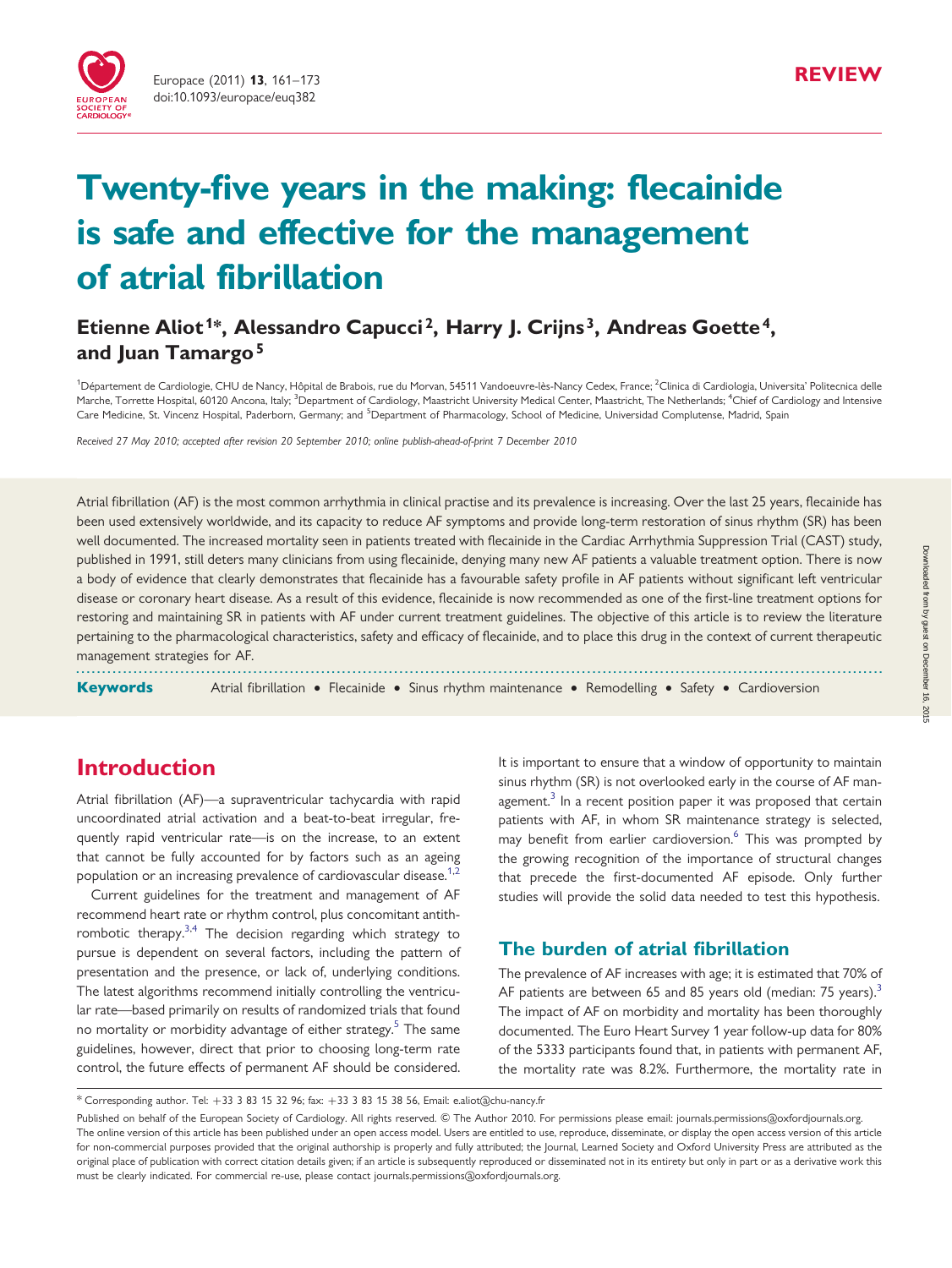patients with first-detected AF was  $5.7\%$  $5.7\%$  $5.7\%$ <sup>7</sup> A strong association  $(P < 0.0001)$  between the maintenance of SR and overall survival was shown in a sub-analysis of the AFFIRM study.<sup>8</sup> The burden of AF also negatively impacts patients' quality of life (QOL); for example, patients can experience palpitations both during exercise and at rest, and have reduced physical ability, $9$  forcing them to restrict their lifestyles.

Untreated and/or previously undetected episodes of AF induce electrophysiological and structural changes to the cardiac muscle, making SR restoration increasingly difficult. This vicious cycle that contributes to the AF continuum is now described as 'AF begets  $AF.^{10-14}$  $AF.^{10-14}$  $AF.^{10-14}$  $AF.^{10-14}$  $AF.^{10-14}$  In long-term follow-up studies significant proportions of patients with paroxysmal (intermittent) AF progressed to persistent (chronic)  $AF^{15,16}$  $AF^{15,16}$  $AF^{15,16}$  $AF^{15,16}$  $AF^{15,16}$  Hobbs et al.<sup>[17](#page-9-0)</sup> showed that electrical remodelling in AF can be reversed in some patients if SR is maintained from an early stage, suggesting that prompt recognition and management of AF is critical.<sup>6</sup>

#### Objectives of this review

Flecainide has been available in Europe since 1982. The Cardiac Arrhythmia Suppression Trial (CAST) results, published in 1991, showed increased mortality in patients surviving myocardial infarction  $(MI)$ ,<sup>[18](#page-9-0)</sup> and caused sales of class IC antiarrhythmic drugs (AADs) to fall dramatically (by 75%) and there has been a considerable decrease since 1995 in the prescribing of class I AADs in favour of class III AADs.<sup>[19,20](#page-10-0)</sup> However, the use of flecainide is supported by results from many randomized clinical trials, and the drug is recommended as a first-line treatment option for pharmacological cardioversion and maintenance of SR in the American College of Cardiology/American Heart Association/ European Society of Cardiology (ACC/AHA/ESC) 2006 guidelines as well as in the 2010 update of the ESC's European guidelines. $3,4$ This review aims to examine the 27 years of accumulated data on flecainide's safety and efficacy, and place the drug in its therapeutic context. It also discusses the pharmacological characteristics of flecainide that are thought to prevent long-term structural and electrophysiological remodelling, as well as maintaining SR (Data on File. 11th Flecainide PSUR: Meda Pharma GmbH & Co KG, 19 August 2008).

# Management of atrial fibrillation

# Therapeutic options

### Rhythm versus rate control

The options of either restoring and maintaining SR, or controlling the ventricular rate while allowing AF to persist, are not mutually exclusive. $3$  In the AFFIRM study, a rhythm-control strategy did not show improved survival over a rate-control strategy in patients with  $AF$ , $8.21$  $8.21$  although long-term SR control and anticoagulation therapy were associated with a lower risk of death. $8$  Several studies, including the large, randomized controlled, PIAF, STAF, RACE, AF-CHF, HOT café, and AFFIRM trials, have shown that in elderly patients with minimal symptoms, rhythm control using AADs is not associated with improved mortality, morbidity, or QOL scores, compared with rate control. $21-29$  $21-29$  $21-29$  Indeed, data from the AFFIRM study suggest that, in elderly patients with

coexisting heart disease, the adverse effects of AADs may outweigh the benefits of SR restoration. $30$  A meta-analysis of the RACE, STAF, PIAF, HOT CAFÉ, and AFFIRM trials confirmed that in patients with persistent AF or AF that is likely to be recurrent, ventricular rate control with anticoagulation therapy was equivalent to a rhythm-control strategy in preventing clinical outcomes.<sup>[31](#page-10-0)</sup>

Over time, structural and electrophysiological remodelling induced by AF may lead to heart failure and intractable AF. The increasing prevalence of AF in an ageing population, in conjunction with slowly progressing conditions such as hypertension, coronary artery disease (CAD), obesity and heart failure, suggests that AF itself may be the culmination of a protracted process. From this perspective, the first-detected episode of AF is an important opportunity to prevent disease progression.

### Evidence-based treatment guidelines

The 2006 ACC/AHA/ESC guidelines on  $AF^3$  $AF^3$  shown in Figure [1](#page-2-0) comprehensively outline treatment consensus, clearly delineating the appropriate options available for each of the different groups of AF patients encountered. The availability of new data from recent clinical trials prompted an update of the ESC European guidelines<sup>[4](#page-9-0)</sup> to include dronedarone as a recommended first-line treatment option for maintenance of SR in patients with paroxysmal and persistent AF, except those patents with congestive heart failure New York Heart Association (NYHA) class III/IV or unstable congestive heart failure NYHA class II.

# Focus on flecainide

# Pharmacology of flecainide

Flecainide has local anaesthetic effects and belongs to the class 1C AADs that block sodium channels, thereby slowing conduction through the heart. It selectively increases anterograde and retrograde accessory pathway refractoriness. The action of flecainide in the heart prolongs the PR interval and widens the QRS complex. The effect on the JT interval is insignificant as flecainide does not lengthen ventricular repolarization.<sup>[32,33](#page-10-0)</sup>

#### Pharmacokinetics of flecainide

Oral administration of flecainide results in extensive absorption (bioavailability: 90–95%). Flecainide does not appear to undergo significant hepatic first-pass metabolism; a 200–500 mg daily dose produced plasma concentrations within the therapeutic range of  $200-1000 \mu g/L$  (the maximum daily dose is 300 mg). $32,33$  $32,33$  $32,33$  The elimination half-life is 12-27 h. $32$  Flecainide undergoes extensive hepatic biotransformation via cytochrome P450 CYP2D6; inactive metabolites are excreted mostly (85%) in urine.

#### Antiarrhythmic effect

At similar concentrations (half maximal inhibitory concentration [IC<sub>50</sub>]: 1–2  $\mu$ M), flecainide blocks the cardiac fast inward Na<sup>+</sup> current  $(I_{N_a})$  and the rapid component of the delayed rectifier K<sup>+</sup> current  $(I_{\text{Kr}})^{34-36}$  $(I_{\text{Kr}})^{34-36}$  $(I_{\text{Kr}})^{34-36}$  $(I_{\text{Kr}})^{34-36}$  $(I_{\text{Kr}})^{34-36}$  At higher concentrations (IC<sub>50</sub>: 19  $\mu$ M), flecainide also inhibits the late  $Na<sup>+</sup>$  current and other cardiac  $K<sup>+</sup>$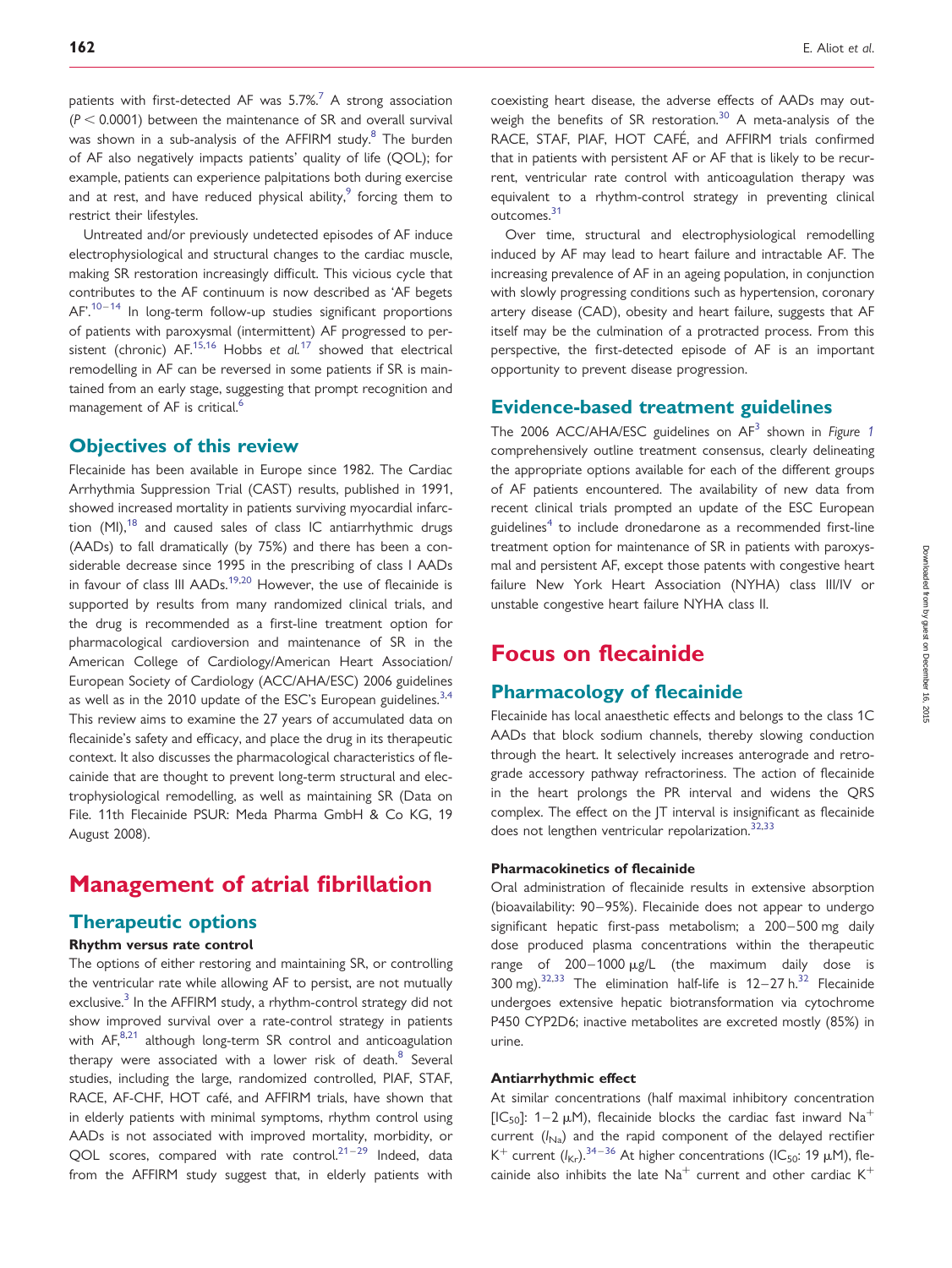by guest on December 16, 2015 Downloaded from

Downloaded from by guest on December 16, 2015

<span id="page-2-0"></span>

Figure 1 Evidence-based treatment guideline recommendations for  $(A)$  newly discovered AF and  $(B)$  maintenance of sinus rhythm following cardioversion (adapted from Fuster et al.<sup>[3](#page-9-0)</sup>). \*, Updated European Society of Cardiology recommendations<sup>[4](#page-9-0)</sup>; AF, atrial fibrillation; HF, heart failure; LVH, left ventricular hypertrophy.

channels.<sup>[36](#page-10-0)</sup> Flecainide has a high affinity for the open-state  $Na^+$ channels and markedly slows the recovery time constant of Na<sup>+</sup> channels during diastole ( $\tau$  > 10 s). It has thus been classified as a class 1C AAD.<sup>[32](#page-10-0),[33,35,37](#page-10-0)-[39](#page-10-0)</sup>

Flecainide prolongs the action potential duration (APD) in ventricular and atrial muscle fibres, but shortens the APD in Purkinje fibres—an effect consistent with  $Na<sup>+</sup>$  channel blockade.<sup>[32,37](#page-10-0)</sup> In human atria, flecainide only increases APD and refractoriness in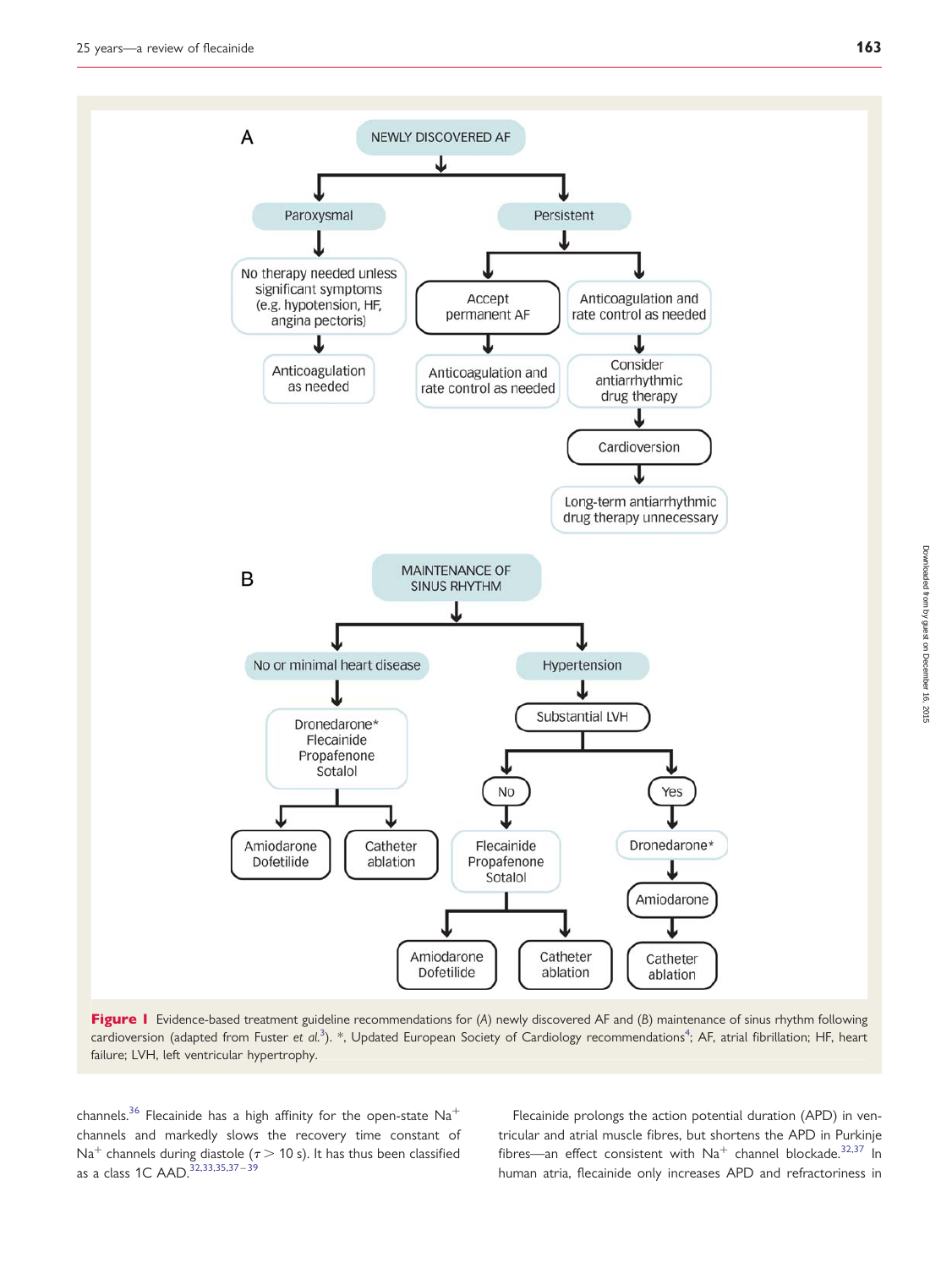cells with a long plateau preceded by a notch.<sup>[40](#page-10-0)</sup> Nevertheless, because flecainide exhibits very slow unbinding kinetics from the  $Na<sup>+</sup>$  channels during diastole, it prolongs the refractoriness to a greater extent than the APD (i.e. post-repolarization refractoriness), decreases excitability and slows intracardiac conduction, even at normal heart rates, in all cardiac tissues. Clinically, this effect seems most important at the atrial level. At the ventricular level it may cause an increase of the stimulation threshold in patients with an artificial pacemaker.

#### Mechanism of atrial fibrillation conversion

In superfused atrial preparations from multiple species, including dogs and humans driven at fast rates, flecainide reduces the shortening of the APD, producing tachycardia-dependent pro-longation of atrial refractoriness.<sup>[41](#page-10-0)</sup> Flecainide also suppresses atrial APD accommodation to heart rate changes in anaesthetized dogs, leading to rate-dependent prolongation of atrial refractoriness, which may be important in suppressing  $AF<sup>42</sup>$  $AF<sup>42</sup>$  $AF<sup>42</sup>$  In an experimental canine models of AF, flecainide terminates AF by causing a tachycardia-dependent increase in atrial effective refractory period and wavelength, reducing the number of re-entrant circuits, so that the arrhythmia can no longer sustain itself.<sup>43,44</sup> However, in goats instrumented with multiple atrial electrodes, cardioversion of sustained AF induced by flecainide could not be attributed to a prolongation of atrial wavelength but to a progressive widening in the temporal excitable gap during AF.<sup>45</sup>

#### Effects on remodelling

Atrial fibrillation is known to induce significant electrophysiological alterations in atrial myocytes and causes significant structural changes (structural remodelling) in atrial tissue.<sup>[11,14,](#page-9-0)[46](#page-10-0)-[49](#page-10-0)</sup> Several AF-related molecular alterations at the cellular and subcellular level are due to the activation of different signal transduction systems.<sup>[50](#page-10-0)-[53](#page-10-0)</sup> These molecular pathways are involved in the regulation of gene expression, cell proliferation, hypertrophy, fibrosis, and cell death. Histologically, fibrillating tissue shows signs of hibernating myocardium, with evidence of ischaemic or metabolic injury of the tissue, for example, disintegration of contractile filaments (myolysis), accumulation of glycogen, and mitochondrial swelling. Studies have clearly demonstrated the importance of oxidative stress for the occurrence of such changes in AF.<sup>[54](#page-10-0),[55](#page-10-0)</sup> The increased frequency of depolarization during an AF episode causes a transient rise in  $Na<sup>+</sup>$  entry into atrial myocytes. Cytosolic  $Na<sup>+</sup>$  accumulation is believed to worsen myocardial injury, mainly as a result of increased  $Ca^{2+}$  entry through the sarcolemmal  $Na^{+}-Ca^{2+}$ exchanger.<sup>[56](#page-10-0)</sup> Interestingly, Iwai et al.<sup>[57](#page-10-0)</sup> reported that cytosolic  $Na<sup>+</sup>$  overload may directly alter mitochondrial function by depolarizing its inner membrane and reducing the rate of oxidative phosphorylation. Thus, inhibition of  $Na<sup>+</sup>$  channels by flecainide during rapid atrial activation should attenuate the excess cellular  $Ca<sup>2+</sup>$  accumulation and reduce oxidative stress (Figure 2). Importantly,  $Na<sup>+</sup>$  enters via the fast inward  $Na<sup>+</sup>$  current and not the slowly inactivating component of the  $Na<sup>+</sup>$  current, known as the late  $I_{N_a}$  ( $I_{N_a}$ ), which flows during the plateau of the cardiac action potential and prolongs the QT interval.  $I_{\text{Nal}}$  is more sensitive to flecainide than  $I_{\text{Na}}$ , such that abnormal  $\text{Na}^+$  entry via  $I_{\text{Na}}$ can be inhibited at drug concentrations that have almost no effect on peak  $I_{\text{Na}}$ .<sup>[58](#page-10-0)</sup>

Preliminary observations support the beneficial effect of flecai-nide in fibrillating human atrial tissue.<sup>[59](#page-10-0)</sup> In an organotypic human atrial tissue model, flecainide attenuated pacing-induced oxidative stress markers and abolished the expression of hypertrophic kinases and inflammatory adhesion molecules. Thus, flecainide appears to be beneficial for ameliorating AF-induced myocardial injury and atrial dysfunction.



**Flecainide** 

oxidative stress.  $I_{\text{Cal}}$ , L-type calcium current; ROS, reactive oxygen species; NFKB, nuclear factor-kB.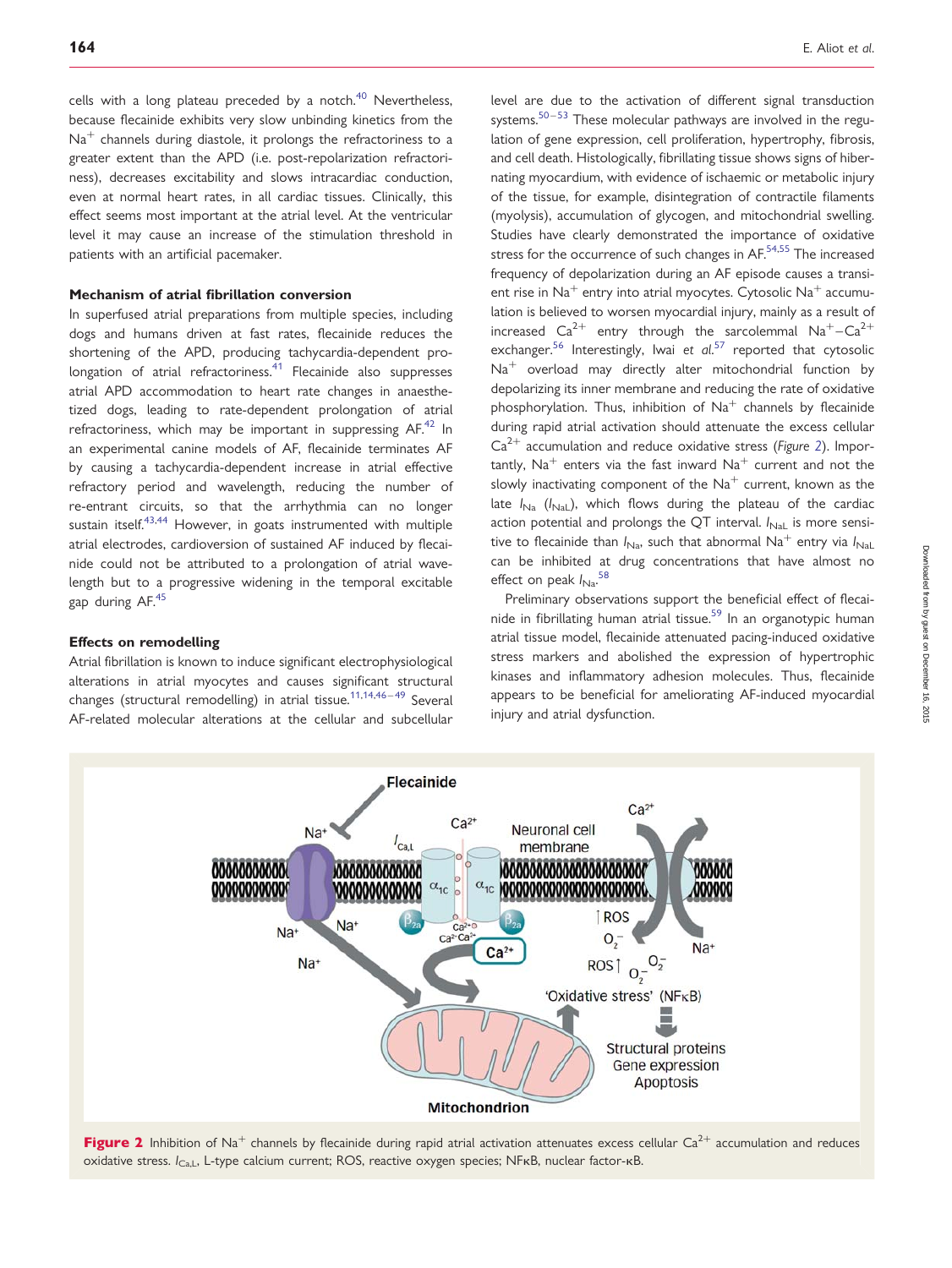#### Electrophysiological properties

Electrophysiological studies in patients with cardiac arrhythmias demonstrate that flecainide prolongs right atrial (PA interval), atrioventricular (AV) nodal (AH interval), and His–Purkinje (HV interval) conduction times. $32,33$  In patients with dual AV nodal pathways, flecainide selectively prolongs retrograde refractoriness of the fast pathway.<sup>60,61</sup> In patients with accessory AV pathways, flecainide slows conduction and increases anterograde and retrograde pathway refractoriness, but its effects are more pronounced on the retrograde pathway, often causing complete retrograde pathway block in patients with basal refractoriness greater than  $270$  ms.  $60 - 63$  $60 - 63$  $60 - 63$ 

Flecainide produces a dose-dependent decrease in intracardiac conduction, but its effects on intra-atrial and AV nodal conduction are less pronounced than those on His–Purkinje conduction and ven-tricular activation.<sup>[32](#page-10-0),[33](#page-10-0),[60](#page-10-0),[61,64](#page-10-0)–[67](#page-10-0)</sup> It prolongs the PR (17–29%) and QT (4–11%) intervals and the QRS complex (11–27%). Most of the QT prolongation is due to a widening of the QRS complex,  $32,65$ so that the JT interval and the rate-corrected QT interval (QTc) remain unchanged or slightly increase (3–8%).<sup>32,33,60,64–[70](#page-11-0)</sup> Flecainide also prolongs atrial, AV nodal and ventricular refractoriness, but its effects on refractoriness are less pronounced than its effects on intra-cardiac conduction.<sup>32,60,61,64–[68,70](#page-11-0)</sup> Flecainide also increases the endocardial pacing threshold; $61$  it may therefore be necessary for pacemaker-dependent patients to reprogramme their pacemaker.

Flecainide does not affect sinus rate, although bradycardia and tachycardia have been occasionally reported. $32,33$  Flecainide increases the corrected sinus node recovery time and the sinoatrial  $(SA)$  conduction time in patients with sinus node dysfunction.<sup>[61,67](#page-10-0)</sup>

#### Potential for proarrhythmic effects

Class 1C AADs, including flecainide, may cause supraventricular proarrhythmia during AF through a regulatory effect on atrial fibrillatory activity, leading to slow atrial flutter typically at a rate of 200 bpm  $(1C$  flutter).<sup>[71](#page-11-0)</sup> Flecainide does not slow AV conduction and, as a result, a 1:1 ratio of AV conduction to high ventricular rate may occur. This is associated with aberrant conduction and a bizarre QRS morphology caused by exaggerated intraventricular conduction delays.[72](#page-11-0) Atrioventricular nodal blocking drugs could be used to prevent 1:1 conduction and patients should be instructed to halt exercise when AF recurs.<sup>[3](#page-9-0),[4](#page-9-0)</sup> Atrial fibrillation conversion to flutter is considered proarrhythmia. This effect can be useful since ablation of 1C flutter while continuing flecainide invariably leads to control of AF symptoms.<sup>[73](#page-11-0)</sup> In addition, the danger of this type of proarrhythmia is abolished after effective right atrial isthmus ablation.

Class 1C ventricular proarrhythmia manifests as monomorphic sinusoidal wide QRS tachycardia or as polymorphic ventricular tachycardia or fibrillation. Factors associated with ventricular proarrhythmia risk include decreased left ventricular (LV) function, ventricular scar tissue, too high a dose and/or rapid dose increases. Premonitory signs on the surface electrocardiogram (ECG) include excessive increases in QRS duration.<sup>[74](#page-11-0)-[76](#page-11-0)</sup>

Late proarrhythmia is the most important threat to patients treated with AADs, especially those with supervening ischaemia or electrolyte disturbances. For class 1C drugs,  $CAST<sup>77</sup>$  $CAST<sup>77</sup>$  $CAST<sup>77</sup>$  has shown that proarrhythmia does not exclusively occur early after

initiation of therapy, but may be ongoing throughout follow-up. Which factors are involved in late, out-of-hospital proarrhythmia or sudden death during 1C drug therapy is not clear. Several factors were implicated in CAST: late development of ischaemia, congestive heart failure and accumulation of the drug to toxic levels.<sup>[78](#page-11-0)</sup> All these conditions dynamically promote  $Na<sup>+</sup>$  channel blockade by class I drugs. Increases in the heart rate, occurring during daily life, may set the stage for late proarrhythmia. For example, in patients with diminished LV function, during exercise there may be (sub)acute worsening of congestive heart failure, possibly due to use dependence of class I drugs.

CAST[18,](#page-9-0)[77,79](#page-11-0) results have associated flecainide with debilitating side effects and increased mortality compared with other treatment options. It is highly likely, however, that the increased mortality observed was due to a greater incidence of ventricular fibrillation in this population (the so-called proarrhythmic effect).<sup>[78](#page-11-0)</sup> As a result, flecainide is not recommended for use in patients with CAD and/or depressed ventricular function.

#### Potential for haemodynamic effects

Flecainide exerts a negative inotropic effect that may relate to reduced  $Na<sup>+</sup>$  entry with subsequent reduced  $Ca<sup>2+</sup>$  entry into the myocardial cells. In addition, it blocks the intracellular interaction between  $Ca^{2+}$  and the ryanodine receptor; new data presents flecainide as a novel strategy in preventing diastolic  $Ca^{2+}$ waves that result in triggered arrhythmias.<sup>[80](#page-11-0)</sup> In ventricular myocytes isolated from a catecholaminergic polymorphic ventricular tachycardia mouse model, flecainide inhibited cardiac ryandodine receptor channels by open-state blockade, significantly reducing the spark  $Ca^{2+}$  mass without causing any compensatory increases in the sarcoplasmic reticulum  $Ca^{2+}$  content. Intravenous (iv) flecai-nide transiently reduces cardiac output and stroke volume.<sup>[81](#page-11-0)</sup> During chronic oral therapy, flecainide has minimal effects on blood pressure,  $32,40,64,69,82-84$  $32,40,64,69,82-84$  $32,40,64,69,82-84$  $32,40,64,69,82-84$  $32,40,64,69,82-84$  $32,40,64,69,82-84$  $32,40,64,69,82-84$  $32,40,64,69,82-84$  and the LV ejection fraction (LVEF) remains unchanged, or slightly decreases, in patients with normal, or nearly normal, ventricular function.<sup>[64,](#page-10-0)[68,69,85,86](#page-11-0)</sup> However, flecainide significantly reduces stroke volume index and LVEF and increases right atrial and pulmonary capillary wedge pressures in patients with coronary heart disease,  $64,68,69,84-86$  $64,68,69,84-86$  $64,68,69,84-86$  $64,68,69,84-86$  $64,68,69,84-86$  $64,68,69,84-86$  $64,68,69,84-86$  $64,68,69,84-86$  acute MI,  $85,87$  $85,87$  $85,87$  or LV dysfunction.  $84,86,88$  $84,86,88$ 

#### Initiating flecainide treatment

According to the present guidelines flecainide is indicated in patients with normal heart, hypertension, minor heart disease, and good LV function, this likely applied to some 80% of the patients with paroxysmal AF (PAF) and some 50% of the patients with persistent  $AF^{3,4}$  $AF^{3,4}$  $AF^{3,4}$  $AF^{3,4}$  $AF^{3,4}$  Overall, the 'real-life' use of flecainide is low: the Euro Heart Survey on AF indicates that around 17 and 13% of paroxysmal and persistent AF patients are treated with class IC agents including flecainide or propafenone, respectively.<sup>[89](#page-11-0)</sup> Prior to initiating flecainide treatment, patients should be checked for contraindications including structural heart disease, second- or third-degree AV block, left bundle branch block, right bundle branch block (when associated with left hemiblock), asymptomatic non-sustained ventricular tachycardia, cardiogenic shock, reduced cardiac output (LVEF  $<$  35%), post-MI, and significant renal or hepatic impairment. Electrocardiogram parameters determined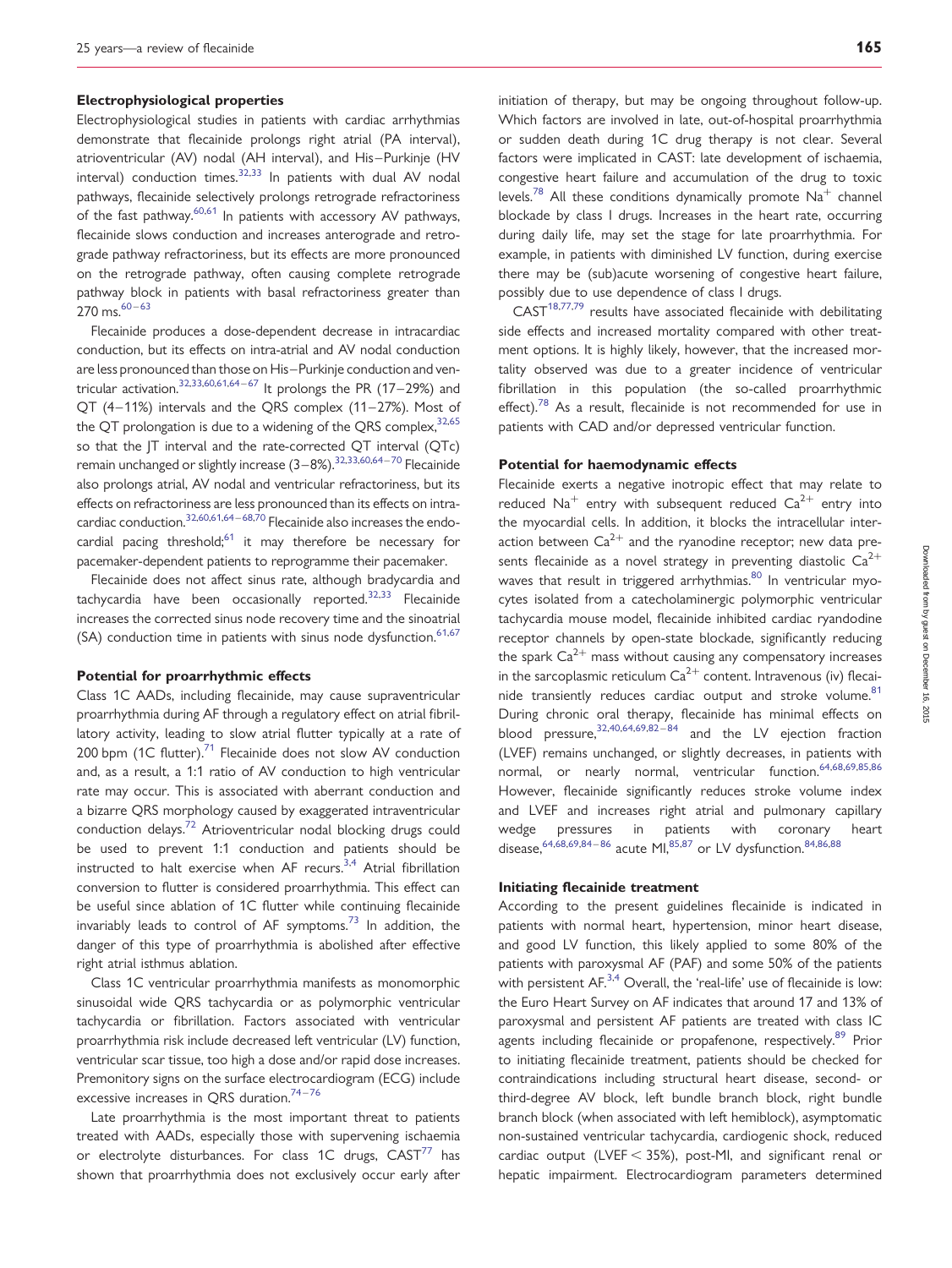should include PR, QT, and QRS interval prolongation ( $\leq$ 120 ms). In addition, the presence of ischaemia and tolerance to exercise should be determined. After initiation of flecainide, use-dependent QRS widening may be assessed during a formal exercise test. During treatment, the QRS interval should be regularly monitored.<sup>3</sup>

In AF, oral flecainide should be administered in a hospital setting with rhythm monitoring, starting at 50 mg BID and increased by 50 mg BID every 4 days until efficacy is achieved.<sup>90</sup> After administration of flecainide heart rhythm should be monitored for at least 8 h but physicians should check their local guidance for mandatory hospitalization during titration. The maximum recommended oral dose is 300 mg/day. For patients who are not able to receive high doses of standard oral flecainide and those with renal failure, a sustained-release capsule can be used. To achieve control of class IC atrial flutter, some physicians routinely use digoxin or a beta-blocker in addition to flecainide. $91$ 

To achieve a more rapid effect in an emergency, a bolus dose of flecainide can be administered as a slow injection of  $1-2$  mg/kg over 10 min, or in divided doses, up to a maximum of 150 mg, while monitoring blood pressure. If these are not effective, a continued infusion of flecainide can be given at 1.2–1.5 mg/kg/h during the first hour and 0.12–0.25 mg/kg/h during subsequent hours for no longer than 24 h. During the acute phase the QRS is usually

continuously monitored but also measured with a 12-lead ECG performed at the end of bolus and at 15 min, 30 min, 1, 2, and 3 h intervals. In patients receiving higher doses, ECG and plasmalevel monitoring are strongly recommended. The maximum cumulative dose over the first 24 h should not exceed 600 mg. Flecainide can also be used for hospital outpatients and in the elderly, although plasma clearance is slower than in younger individuals.

# Clinical efficacy

### Cardioversion

Flecainide is highly effective in the acute setting for cardioversion of AF. In haemodynamically stable patients with acute-onset AF  $(<$ 48 h duration) and preserved LV function, flecainide restores SR in up to 95% of patients within 1 h from the start of the infusion. A pooled analysis of eight randomized controlled trials by the US Agency for Healthcare Research and Quality (AHRQ) showed that acute treatment with flecainide was associated with conversion rates of between 52 and 95% (Figure 3).<sup>92</sup> A further single-blind, randomized, comparative study showed that SR was achieved in 90% of patients treated with flecainide (2 mg/kg bolus, plus second bolus of 1 mg/kg if the first dose did not convert), compared with 72% of patients treated with propafenone and 64% of patients treated with amiodarone ( $P = 0.008$ ).<sup>[93](#page-11-0)</sup> Although patients may also spontaneously convert to SR, this



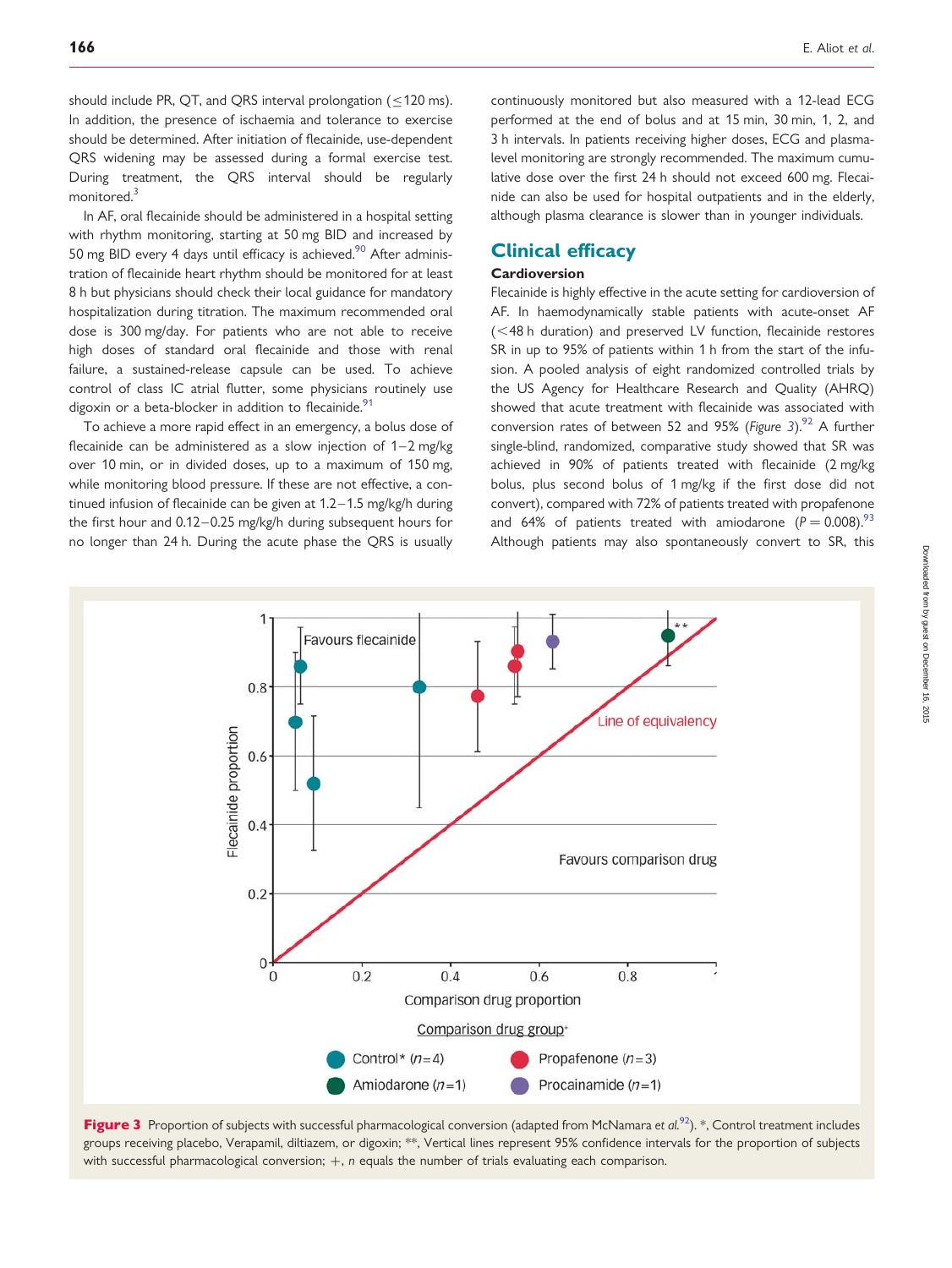usually takes much longer than with active iv drug. Indeed, flecainide significantly foreshortens conversion to SR. Both iv and oral flecainide can, therefore, play important roles in shortening the periods of symptomatic AF, thereby limiting complaints.<sup>[94](#page-11-0)</sup>

Flecainide is also a safe and effective agent for termination of AF in patients with Wolff–Parkinson–White (WPW) syndrome. Classically, iv procainamide is suggested as the first-line drug, $3$  but this is less effective in terminating AF. By reducing the safety of conduction over the accessory pathway, flecainide blocks conduction and slows the ventricular rate. Flecainide infusion during AF in WPW patients is therefore extremely safe. In addition to rate slowing, fle-cainide eventually converts AF to SR.<sup>[95](#page-11-0)</sup>

The efficacy and safety of oral (up to 300 mg in a unique loading dose) and iv (up to 150 mg in 10 min) regimens of flecainide acetate have been clearly demonstrated (Table [1](#page-7-0)). In current guidelines, flecainide (oral or iv) has received a class I, level A rating for cardioversion in  $AF^3$  $AF^3$  Approximately half of the responding patients convert within 3 h of the oral dose or within 1 h of the initial infusion time. $94,96 - 98$  $94,96 - 98$  $94,96 - 98$  The single loading oral dose of flecainide has a conversion rate of 50–60% at 3 h and 75–85% at 6–8 h.<sup>[96,97,99](#page-11-0)</sup> A loading oral dose (600 mg) of propafenone has also been shown to be effective for cardioversion of AF, with conversion rates around 72–76% at 6–8 h, although taking longer, especially in the iv infusion  $(3-6 \text{ h} \text{ average})$ .<sup>[99](#page-11-0),[100](#page-11-0)</sup>

No serious adverse events were reported with regimens used when patients were ECG monitored and in a resting condition. Atrial flutter with 1:1 conduction (producing fast ventricular rates) can occur immediately before conversion with a rate of 0.2%, particularly during exercise. A long asystolic pause may also occur at the time of conversion. These constitute the main reasons for administering the first loading oral dose under strict ECG and clinical control in a hospital setting.<sup>[3,](#page-9-0)[29](#page-10-0)[,100](#page-11-0)</sup>

Thereafter, a single bolus dose may be considered in an outpatient setting, after treatment has been considered safe, as a convenient method to cardiovert patients at home. This, so-called, 'pill-in-the-pocket' approach has become a means of treating patients with paroxysmal or persistent symptomatic AF with an average ventricular rate of  $70$ /min or greater. $^{29}$  $^{29}$  $^{29}$  However, this strategy is only suitable for selected patients; the episode has to be of recent onset (within 48 h) in a patient with normal QRS duration and of good LV function, without SA or AV nodal dysfunction, bundle branch block, structural cardiomyopathy or Brugada syndrome. The advantage of the pill-in-the-pocket approach, despite the normally high rate of spontaneous conversion, is mainly related to the shorter time scale for conversion associated with flecainide, which may equate to a better QOL although more evidence is required.<sup>101</sup>

#### Maintenance of sinus rhythm

In PAF, flecainide has been shown to significantly reduce the number of AF recurrences, and lengthen the time between epi-sodes.<sup>[102](#page-11-0)-[107](#page-11-0)</sup> A meta-analysis of 60 studies with flecainide showed that 65% of patients were responsive to treatment in the short-term, and 49% in the long-term, indicating that the clini-cal benefit of flecainide for maintaining SR is sustained.<sup>[105](#page-11-0)</sup> A literature analysis suggests that flecainide may be more effective than several other AADs for maintaining SR following cardioversion

(Table [2](#page-8-0)), although direct head-to-head comparisons are not available and these rates, taken with 12-lead ECGs may be higher than those seen under current monitoring guidelines.<sup>108</sup>

Flecainide also reduces the symptoms associated with AF; significantly more patients receiving flecainide reported suppression of palpitations ( $P < 0.001$ ), tachycardia ( $P = 0.027$ ), and chest pain  $(P = 0.023)$ , compared with those receiving placebo.<sup>[102](#page-11-0)</sup> Moreover, one out of three patients (31%) in the flecainide group reported 'complete freedom from symptoms', compared with only 9% in the placebo group.

### Clinical safety

In general, class 1C AADs are associated with specific risk factors for proarrhythmic events (Table [3](#page-8-0)). The use-dependent electropharmacological effects are enhanced at higher heart rates; therefore, the electrophysiological effects are most marked in the atria during AF because the intrinsic atrial rate is so high. Hence, deleterious effects (e.g. ventricular proarrhythmia, negative inotropy, and AV block) are less of a risk at the doses used to stop AF. The potential downside of use dependence is that, during SR, atrial (and ventricular) effects are minor, reducing the preventative effects. However, class 1C AADs suppress premature beats, suggesting that other mechanisms, such as suppression of (abnor-mal) automaticity, may play a role.<sup>[32,33](#page-10-0)</sup>

The results of CAST raised important issues regarding the safety of AADs to suppress arrhythmias or prevent arrhythmia recurrences.[18](#page-9-0),[77](#page-11-0),[79](#page-11-0) The results of CAST deterred physicians from using flecainide, even in patients without any demonstrable cardiovascular disease. One of the most difficult issues is that patients may develop coronary disease, ischaemia and/or structural heart disease while receiving chronic flecainide. Patients who are effectively treated but who have, for example, non-significant CAD as detected by CT angiogram, may continue flecainide but should be instructed about warning symptoms, including unexplained fatigue, new or increased chest pain, or syncope. Physicians should perform an exercise test and regular ECGs, and patients should monitor their symptoms and report any problems.<sup>[109](#page-11-0)</sup> Most importantly, background diseases such as hypertension and coronary disease should be addressed aggressively with preventative therapy once detected. Patients successfully treated with flecainide but who develop vascular disease may continue flecainide treatment if these precautions are followed.

When used in appropriately selected patients, flecainide has shown a good safety profile, as demonstrated by more than 25 years' of cumulative experience with the drug throughout the Europe and the USA. A recent systematic review determined the incidence of ventricular arrhythmias in flecainide-treated patients to be  $\leq$ 3%.<sup>[110](#page-11-0)</sup> A meta-analysis of 122 flecainide studies included 4811 patients with supraventricular arrhythmias but no significant signs of ventricular damage, with a mean exposure time of  $241 + 224$  days. Compared with controls, flecainide was associated with a lower incidence of proarrhythmic episodes (2.7 vs. 4.8%), angina symptoms (1 vs. 1.3%), hypotension (0.8 vs. 1.3%), diarrhoea (0.7 vs. 2.8%), headache (2.0 vs. 2.9%), and nausea  $(1.6 \text{ vs. } 1.8\%).$ <sup>[111](#page-11-0)</sup>

The strengths of this meta-analysis are its comprehensiveness and that all included studies were prospective; however, the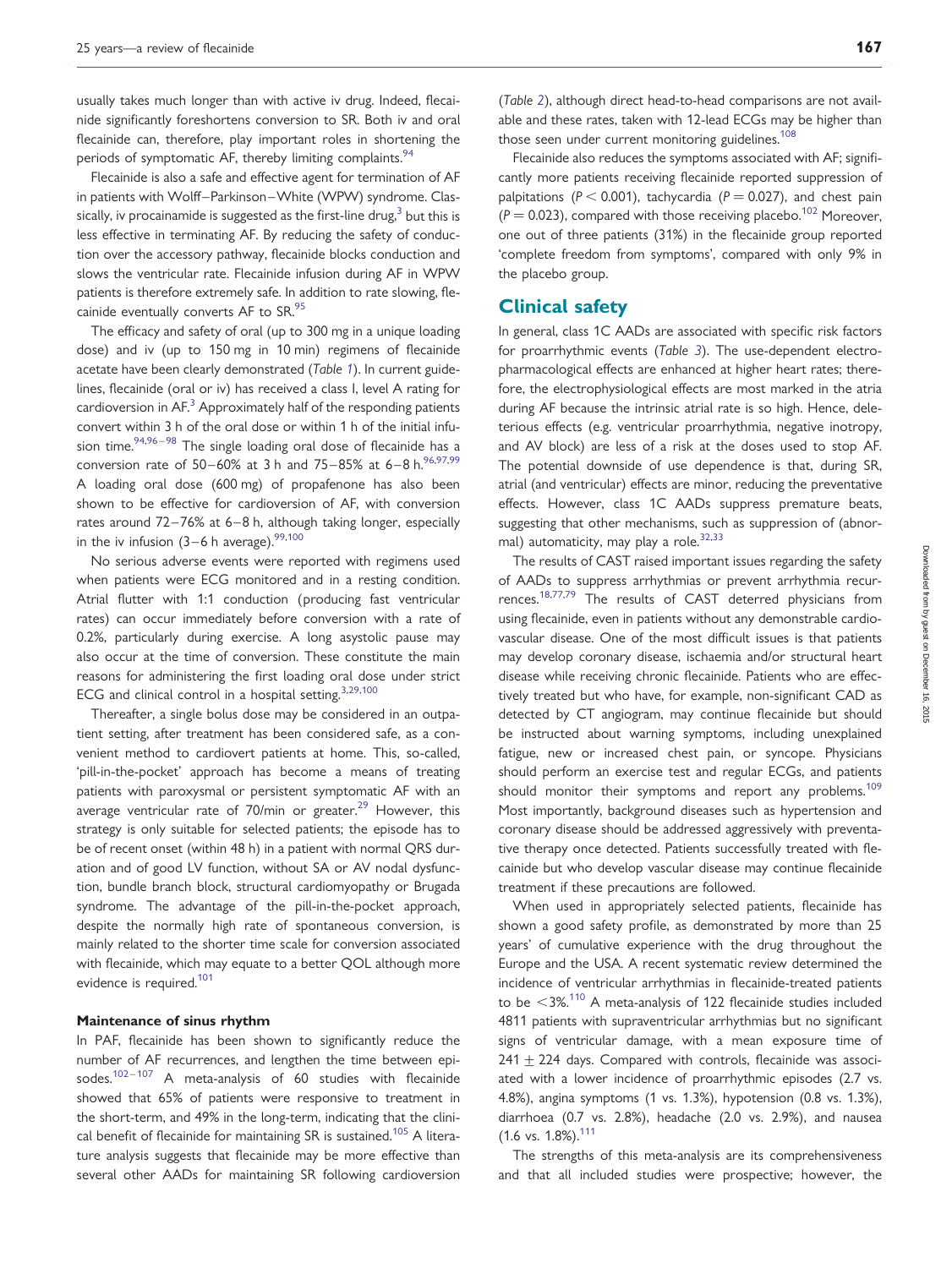<span id="page-7-0"></span>

| <b>Study</b>                   | <b>Patient group</b>                                                                                                                 | <b>Study type (level of Outcomes</b><br>evidence) |                                      | <b>Key results</b>                                           | <b>Study weaknesses</b>                                           |
|--------------------------------|--------------------------------------------------------------------------------------------------------------------------------------|---------------------------------------------------|--------------------------------------|--------------------------------------------------------------|-------------------------------------------------------------------|
| Capucci et al. <sup>97</sup>   | 62 patients with recent onset AF ( $\leq$ 7 days), placebo versus<br>amiodarone iv bolus followed by infusion or flecainide po       | Randomized single<br>blind trial                  | Conversion to<br><b>SR</b><br>At 3 h | As a percentage<br>Placebo 29, amiodarone 16,                | Small numbers; Placebo group<br>discontinued monitoring after 8 h |
|                                |                                                                                                                                      |                                                   | At $8h$                              | flecainide 68<br>Placebo 48, amiodarone 37,<br>flecainide 91 |                                                                   |
|                                |                                                                                                                                      |                                                   | At 12 h<br>At 24 h                   | Amiodarone 47, flecainide 91<br>Amiodarone 89, flecainide 95 |                                                                   |
| Donovan et al. <sup>98</sup>   | 98 patients with acute onset AF ( $\leq$ 72 h), placebo vs. amiodarone<br>iv or flecainide iv                                        | Randomized<br>controlled trial                    | Conversion to<br><b>SR</b>           |                                                              | Small numbers: Power not shown                                    |
|                                |                                                                                                                                      |                                                   | $<$ 2 $h$                            | Placebo 7/32, amiodarone 11/<br>32. flecainide 20/34         |                                                                   |
|                                |                                                                                                                                      |                                                   | $>2$ and $< 8$ h                     | Placebo 18/32, amiodarone 19/<br>32, flecainide 23/34        |                                                                   |
| Boriani et al. <sup>96</sup>   | 417 patients with recent onset AF ( $\leq$ 7 days), placebo versus<br>amiodarone iv, flecainide po, propafenone iv or propafenone po | Cohort                                            | Conversion to<br><b>SR</b>           | As a percentage                                              |                                                                   |
|                                |                                                                                                                                      |                                                   | At 1 h                               | Placebo 9, amiodarone 6,<br>flecainide 13                    |                                                                   |
|                                |                                                                                                                                      |                                                   | At 3 h                               | Placebo 18, amiodarone 25,<br>flecainide 57                  |                                                                   |
|                                |                                                                                                                                      |                                                   | At 8 h                               | Placebo 37, amiodarone 57,<br>flecainide 75                  |                                                                   |
| Martinez-Marcos<br>et al. $93$ | 150 patients with acute onset AF ( $\leq$ 48 h). Amiodarone iv versus<br>flecainide iv or propafenone iv                             | Randomized<br>single-blind trial                  | Conversion to<br><b>SR</b>           | As a percentage                                              |                                                                   |
|                                |                                                                                                                                      |                                                   | At 1 h                               | Amiodarone 14, flecainide 29                                 |                                                                   |
|                                |                                                                                                                                      |                                                   | At $8h$<br>At 12 h                   | Amiodarone 42, flecainide 82<br>Amiodarone 64, flecainide 90 |                                                                   |

AF, atrial fibrillation; SR, sinus rhythm; iv, intravenous; po, per os.

168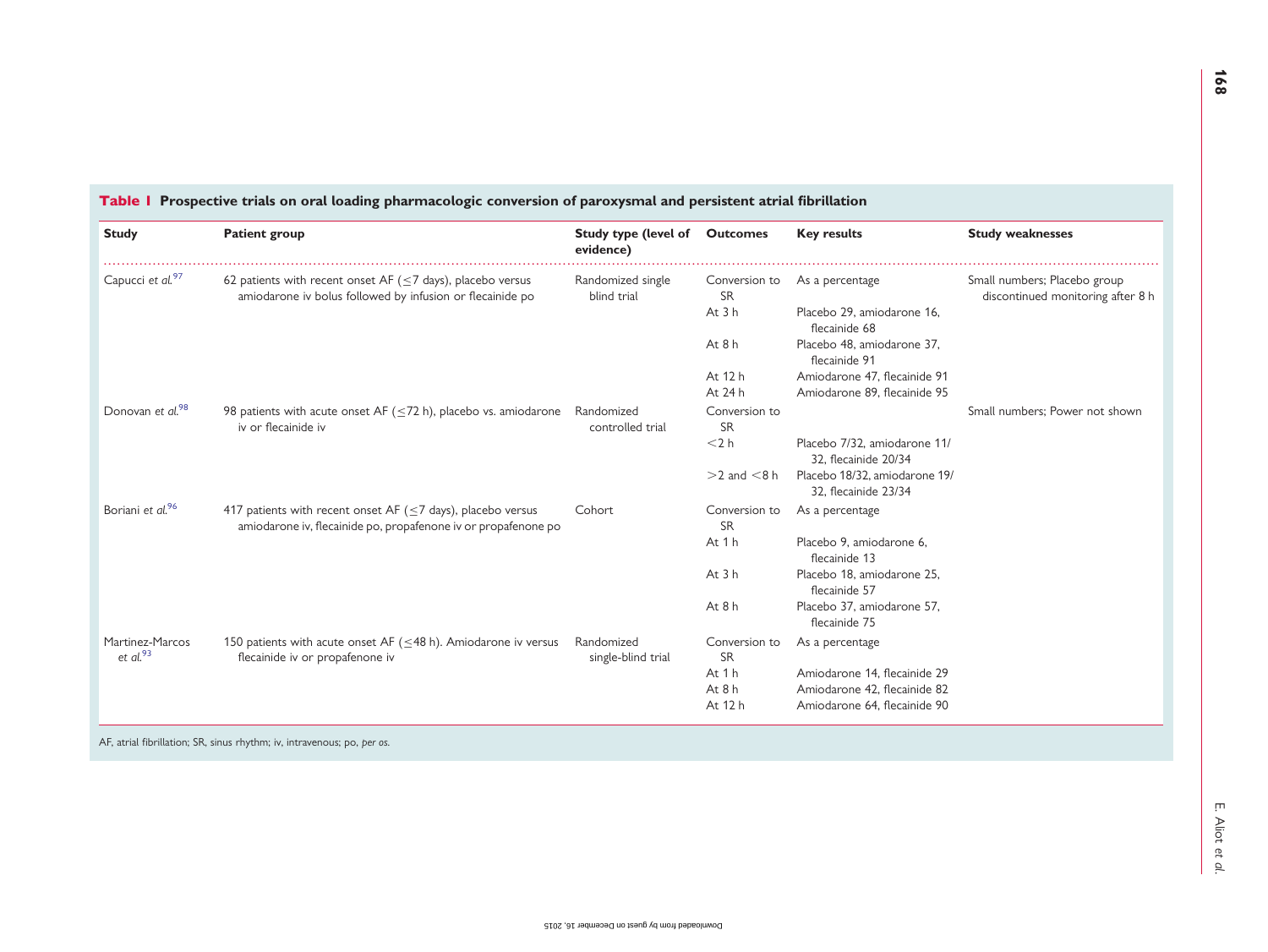#### <span id="page-8-0"></span>Table 2 Relapse rates for different antiarrhythmic drugs reported in the literature<sup>a</sup>

|              | Mean relapse rate (range) | Studies (n) |
|--------------|---------------------------|-------------|
| No drug      | $69\%$ (44 - 85)          | 10          |
| Quinidine    | 59% (46-89)               | 11          |
| Disopyramide | $51\%$ (46-56)            | 3           |
| Propafenone  | $61\%$ (54-70)            | 3           |
| Flecainide   | $38\%$ (19-51)            | 3           |
| Sotalol      | $58\%$ (51-63)            | ς           |
| Amiodarone   | $47\%$ (17 – 64)          | 4           |

<sup>a</sup>Minimum 6-months follow-up. Adapted from Levy et al.<sup>[108](#page-11-0)</sup>

#### Table 3 Ventricular proarrythmia risk factors for class 1C antiarrhythmic drugs

#### Risk factors

| Wide QRS (>120 ms), Brugada ECG sign                                              |
|-----------------------------------------------------------------------------------|
| Low LVEF, CHF                                                                     |
| Structural heart disease, CAD                                                     |
| High rate (use-dependent effect)                                                  |
| High dose                                                                         |
| Hypokalaemia                                                                      |
| Severe renal failure (creatinine clearance $\leq$ 35 mL/min/1.73 m <sup>2</sup> ) |
| Excessive QRS increase $(>150\%$ from baseline)                                   |
|                                                                                   |

CAD, coronary artery disease; CHF, chronic heart failure; LVEF, left ventricular ejection fraction; ECG, electrocardiogram.

quality of the studies differed markedly, and follow-up was mostly relatively short. Despite this, the conclusions are still valid; flecainide appears to be safe for patients with supraventricular arrhythmias without detectable heart disease, and it may contribute to suppression of AF- or SVT-related symptoms. The author concluded that the recommendation to perform intensive diagnostic tests to exclude associated cardiovascular disease, before initiating and during flecainide treatment, is valid.<sup>111</sup>

Mortality attributable to flecainide in the meta-analysis was lower than expected in the general population (total mortality: 0.166%; mortality rate per 100 patient years: 0.397). Compared with historical controls, the patient population of an AF study at Duke University (Durham, NC, USA) was much smaller, although it contained a significant proportion of patients with extensive underlying heart disease.<sup>[112](#page-11-0)</sup> There was no evidence of increased or lower proarrhythmia events with flecainide compared with the compiled control drugs.

Information for first-time hospitalizations for AF between 1995 and 2004 was drawn from a nationwide registry in Denmark.<sup>[113](#page-11-0)</sup> Within this unselected cohort ( $n = 151 500$ ) there was no association between antiarrhythmic treatment (flecainide, propafenone, sotalol, or amiodarone) and any increased risk of death and demonstrated that appropriate selection of patients for AAD therapy did not increase mortality as suggested in other trials such as CAST. Annualized mortality rates (as per year per 100 person-years) were lower with class IC agents (flecainide: 2.54; propafenone: 4.25; sotalol: 5.29; and amiodarone: 7.42), and few deaths were observed within 30 days of starting AADs, when proarrhythmic drug effects are most likely. This study was limited by its retrospective non-randomized nature, but the results are nonetheless promising.

In a study evaluating the cardiac safety of 200 mg flecainide acetate controlled-release formulation for the prevention of PAF, 4 of 227 patients had a maximum QRS value  $>$  100 ms under treatment. Bradycardia (13.2%;  $n = 17/129$ ) and ventricular extrasystoles (10.6%;  $n = 11/104$ ) were the most frequently identified proarrhythmic effects. Atrioventricular block (4.0%;  $n = 9/227$ ), supraventricular tachycardia (2.2%;  $n = 5/227$ ), bundle branch block (1.8%;  $n = 4/227$ ), and AF (1.3%;  $n = 3/227$ ) were the most frequent drug-related cardiac adverse events.<sup>[114](#page-11-0)</sup> In this study, however, there was no comparison with controls. It was concluded that the cardiac adverse event rate was 'consistent with data from the literature for patients with supraventricular tachyarrhythmia'. The observation that QRS widening is the main cause of flecainide-related adverse effects suggests that controlled-release formulations may be safer than standard preparations.

# The place of flecainide in atrial fibrillation

Flecainide is one of the first-line treatment recommendations for maintaining SR following cardioversion in the current guidelines.<sup>[3](#page-9-0),[4](#page-9-0)</sup> These guidelines advise that patients with recurrent PAF may benefit from rhythm control with flecainide, particularly younger age groups with normal cardiac function. In the acute setting, flecainide is recommended for pharmacological cardioversion of PAF of no more than 7 days' duration, and there is also strong evidence supporting the use of flecainide prior to electrical cardioversion. One study found pre-cardioversion flecainide use resulted in more successful first shocks in comparison with placebo (65 vs. 30%, respectively;  $P = 0.04$ ).<sup>[115](#page-11-0)</sup> Another study concluded that 'Intravenous flecainide reduces atrial defibrillation threshold in patients treated with low-energy internal atrial cardioversion which results in lower shock-induced discomfort. Additionally, flecainide may increase the procedure success rate in patients with chronic persistent atrial fibrillation'.[116](#page-11-0)

#### The case for early treatment

It is easy to underestimate the impact of AF. By the time AF is confirmed, remodelling will already be underway; the firstdocumented episode may be only one of a series of unrecognized episodes.[10,14](#page-9-0)[,117](#page-12-0) If left untreated, the condition will become chronic through its own self-perpetuating mechanism.<sup>15</sup> Clinicians who see many AF patients are more aware of the impact of AF on patients' wellbeing; frequently AF patients do not fully appreciate the extent to which their QOL has been diminished until SR has been restored.

Atrial fibrillation is widely accepted as a condition of the elderly; however, around half of patients presenting with PAF are  $<60$ years old. Nevertheless, current treatment guidelines are based on large randomized controlled clinical trials, such as the AFFIRM,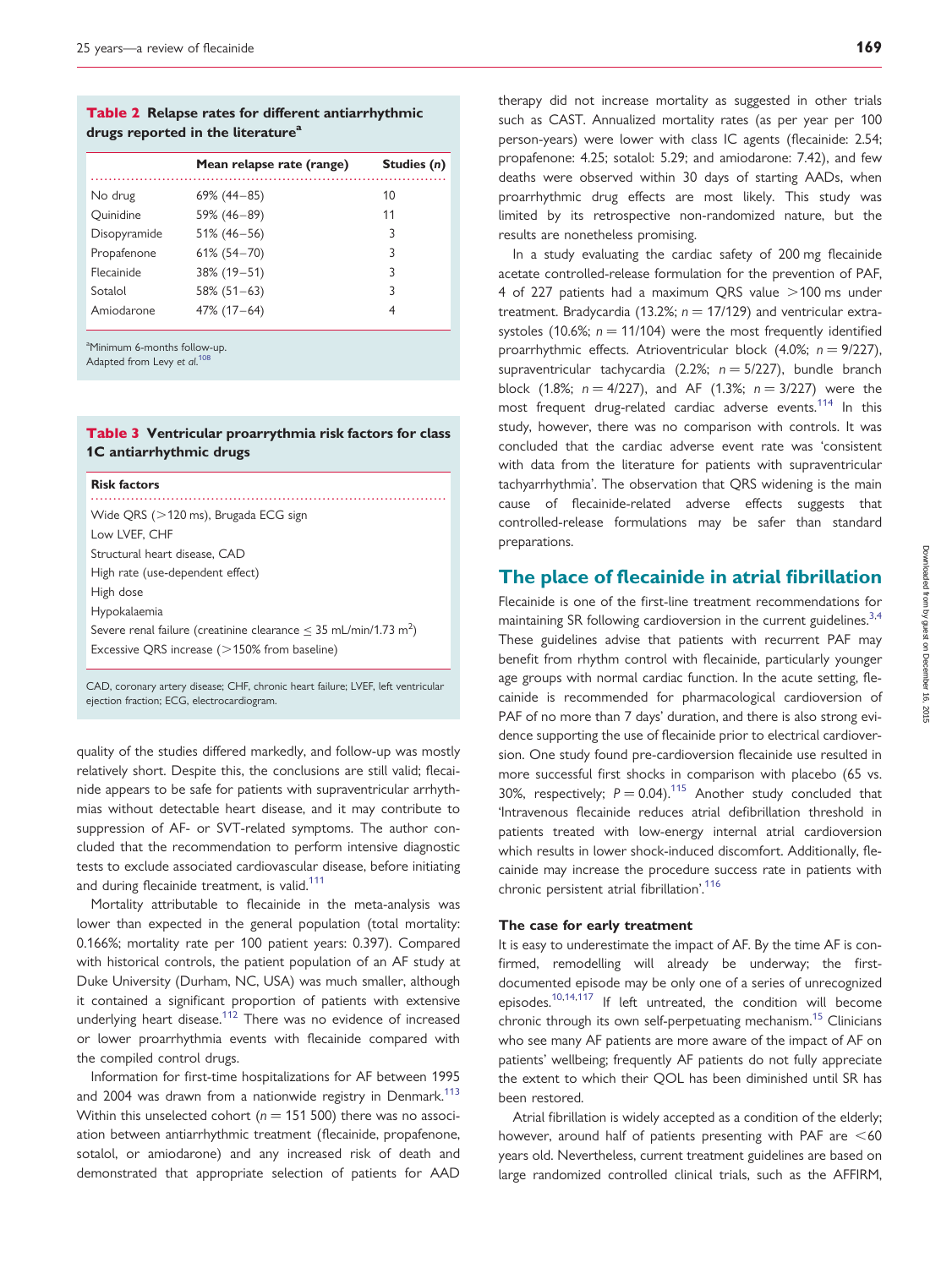<span id="page-9-0"></span>RACE, and STAF studies, which had mean patient ages of 70, 68, and 66 years, respectively.<sup>21-[23](#page-10-0)</sup> In these studies, patients also had established persistent AF at inclusion and most had other cardiovascular risk factors, restricting the choice of therapy. There is an increasing view among clinicians that younger, healthier patients should be restored to and maintained in SR through aggressive treatment at the very first sign of the illness.<sup>6</sup> In this population, maintaining SR is vital so as to interrupt the process of atrial remodelling, and to improve  $\text{QOL}^{101,118,119}$  $\text{QOL}^{101,118,119}$  $\text{QOL}^{101,118,119}$  $\text{QOL}^{101,118,119}$  and long-term survival.<sup>8</sup> A recent position paper proposed a tightening of the treatment guidelines for newly discovered AF to recommend early treatment with AAD therapy to restore the patient to SR.<sup>6</sup>

When selecting the appropriate AAD, the treatment should be tailored to each patient; the often complex presentation of AF makes this a challenging task. Flecainide has been on the market for 27 years, and its capacity to reduce AF symptoms and provide long-term restoration of SR has been well documented.<sup>[92,93,102](#page-11-0)</sup>-[108](#page-11-0) However, the increased mortality reported in CAST still deters many clinicians from using a class 1C AAD. This denies many new AF patients a valuable treatment option. The increased mortality seen in patients treated with flecainide in CAST is now viewed as having been caused by proarrhythmic events in elderly patients with significant pre-existing cardiovascular comorbidity.<sup>78</sup> Important treatment decisions should not be based on this single study; there is now a body of evidence supporting the use of flecainide, clearly demonstrating that in AF patients without significant LV disease or CAD, the drug has a favourable safety profile with a low incidence of proarrhythmic and other cardiac and non-cardiac adverse events. As a result of this evidence, flecainide is now recommended as one of the first-line treatment options for restoring and maintaining SR in patients with AF under the current ACC/ AHA/ESC guidelines and the updated ESC guidelines.

# **Conclusions**

Atrial fibrillation is a 'ticking bomb'. The increasing prevalence of AF may result in an epidemic of associated heart disease with a major impact on patients QOL. Early detection and aggressive treatment can help break the vicious circle where 'AF begets AF'.

Over the last 25 years, flecainide has been used extensively worldwide. The abundance of experience and knowledge gathered during this period supports flecainide as a safe and effective option for achieving and maintaining SR in younger patients without co-existing structural heart disease. Furthermore, our increased understanding of the pathophysiological mechanisms underlying AF provides a strong rationale for early treatment with flecainide to prevent long-term complications.

# Acknowledgement

The assistance of Patrick Wong in editing this paper has been appreciated.

Conflicts of interest: E.A. reports having received consultant fees from Meda Pharmaceuticals, Sanofi-Aventis, Pfizer and Bristol-Myers Squibb. H.J.C. reports having received research funding and limited speaker fees from Meda Pharmaceuticals.

A.G. reports having received speaker fees from 3M Pharmaceuticals.

# Funding

This review was supported by an educational grant from Meda Pharmaceuticals. Representatives of Meda Pharmaceuticals had no role in gathering, analysing, or interpreting the information presented. Funding to pay the Open Access publication charges for this article was provided by Meda Pharmaceuticals.

### **References**

- 1. Padanilam BJ, Prystowsky EN. Epidemiology of atrial fibrillation. The rising prevalence. In Natale A, Jalife J (eds). Atrial Fibrillation: From Bench to Bedside. Totowa, NJ, USA: Humana Press; 2008. p.3–11.
- 2. Wolf PA, Benjamin EJ, Belanger AJ, Kannel WB, Levy D, D'Agostino RB. Secular trends in the prevalence of atrial fibrillation: the Framingham Study. Am Heart J 1996;131:790–5.
- 3. Fuster V, Ryden LE, Cannom DS, Crijns HJ, Curtis AB, Ellenbogen KA et al. ACC/AHA/ESC 2006 guidelines for the management of patients with atrial fibrillation: full text: a report of the American College of Cardiology/ American Heart Association Task Force on practice guidelines and the European Society of Cardiology Committee for Practice Guidelines (Writing Committee to Revise the 2001 guidelines for the management of patients with atrial fibrillation) developed in collaboration with the European Heart Rhythm Association and the Heart Rhythm Society. Europace 2006;8:651–745.
- 4. Camm AJ, Kirchhof P, Lip GY, Schotten U, Savelieva I, Ernst S et al. Guidelines for the management of atrial fibrillation: The Task Force for the Management of Atrial Fibrillation of the European Society of Cardiology (ESC). Eur Heart J 2010;31:2369–2429.
- 5. Wyse DG. Rate control vs rhythm control strategies in atrial fibrillation. Prog Cardiovasc Dis 2005;48:125–38.
- 6. Cosio FG, Aliot E, Botto GL, Heidbuchel H, Geller CJ, Kirchhof P et al. Delayed rhythm control of atrial fibrillation may be a cause of failure to prevent recurrences: reasons for change to active antiarrhythmic treatment at the time of the first detected episode. Europace 2008;10:21-7.
- 7. Nieuwlaat R, Prins MH, Le Heuzey JY, Vardas PE, Aliot E, Santini M et al. Prognosis, disease progression, and treatment of atrial fibrillation patients during 1 year: follow-up of the Euro Heart Survey on atrial fibrillation. Eur Heart J 2008;29:1181–9.
- 8. Corley SD, Epstein AE, DiMarco JP, Domanski MJ, Geller N, Greene H et al. Relationships between sinus rhythm, treatment, and survival in the Atrial Fibrillation Follow-Up Investigation of Rhythm Management (AFFIRM) Study. Circulation 2004;109:1509–13.
- 9. Hansson A, Madsen-Hardig B, Olsson SB. Arrhythmia-provoking factors and symptoms at the onset of paroxysmal atrial fibrillation: a study based on interviews with 100 patients seeking hospital assistance. BMC Cardiovasc Disord 2004;4:13.
- 10. Allessie MA. Atrial electrophysiologic remodeling: another vicious circle? J Cardiovasc Electrophysiol 1998;9:1378–93.
- 11. Goette A, Honeycutt C, Langberg JJ. Electrical remodeling in atrial fibrillation. Time course and mechanisms. Circulation 1996;94:2968–74.
- 12. Sanfilippo AJ, Abascal VM, Sheehan M, Oertel LB, Harrigan P, Hughes RA et al. Atrial enlargement as a consequence of atrial fibrillation. A prospective echocardiographic study. Circulation 1990;82:792-7.
- 13. Van Gelder IC, Crijns HJ, Van Gilst WH, Hamer HP, Lie KI. Decrease of right and left atrial sizes after direct-current electrical cardioversion in chronic atrial fibrillation. Am J Cardiol  $1991;67:93-5$ .
- 14. Wijffels MC, Kirchhof CJ, Dorland R, Allessie MA. Atrial fibrillation begets atrial fibrillation. A study in awake chronically instrumented goats. Circulation 1995;92: 1954–68.
- 15. Kato T, Yamashita T, Sagara K, Iinuma H, Fu LT. Progressive nature of paroxysmal atrial fibrillation. Observations from a 14-year follow-up study. Circ J 2004; 68:568–72.
- 16. de Vos CB, Pisters R, Nieuwlaat R, Prins MH, Tieleman RG, Coelen RJ et al. Progression from paroxysmal to persistent atrial fibrillation clinical correlates and prognosis. J Am Coll Cardiol 2010;55:725-31.
- 17. Hobbs WJ, Fynn S, Todd DM, Wolfson P, Galloway M, Garratt CJ. Reversal of atrial electrical remodeling after cardioversion of persistent atrial fibrillation in humans. Circulation 2000;101:1145-51.
- 18. Echt DS, Liebson PR, Mitchell LB, Peters RW, Obias-Manno D, Barker AH et al. Mortality and morbidity in patients receiving encainide, flecainide, or placebo. The Cardiac Arrhythmia Suppression Trial. N Engl J Med 1991;324: 781–8.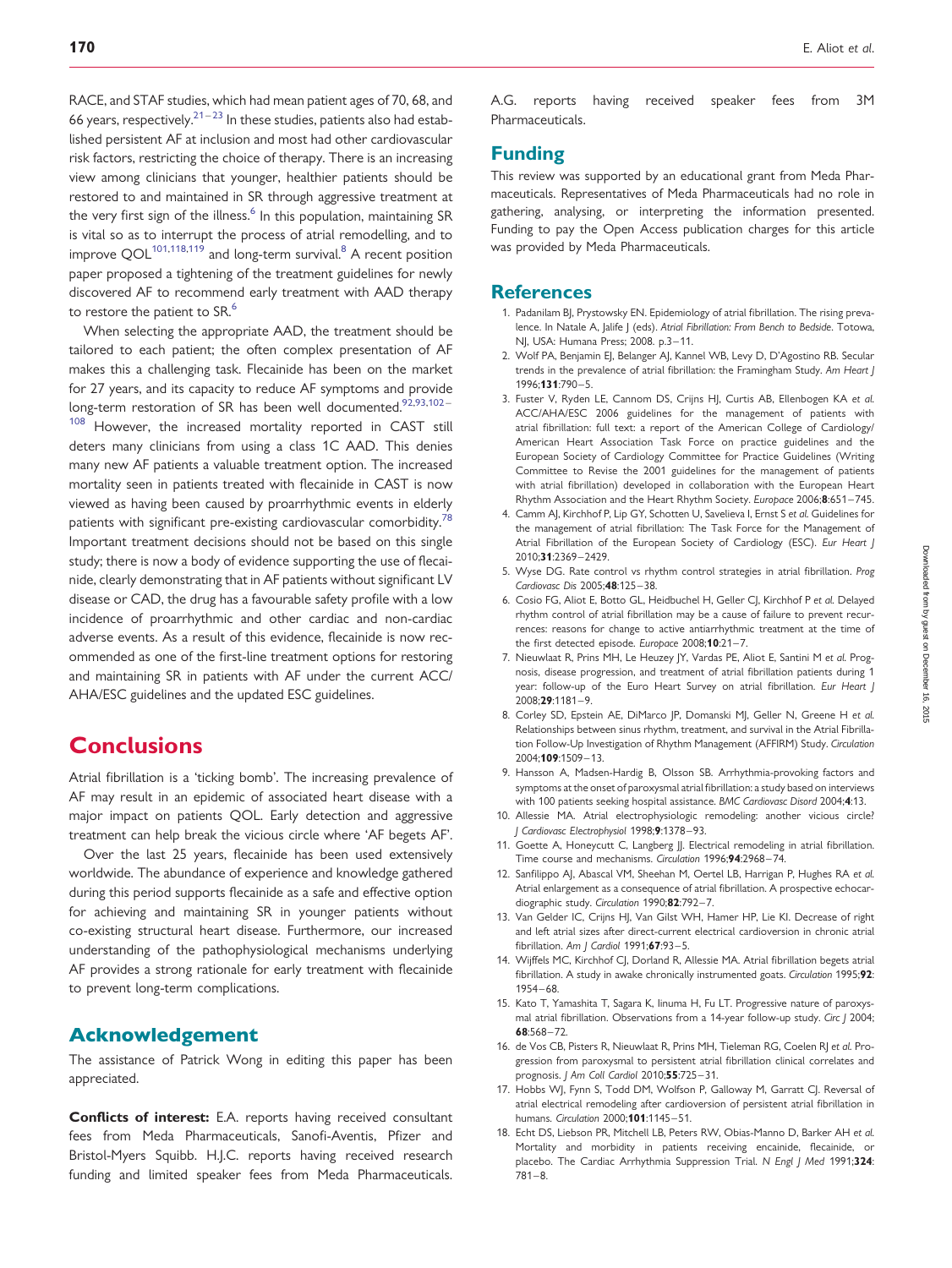- <span id="page-10-0"></span>19. Anderson JL, Pratt CM, Waldo AL, Karagounis LA. Impact of the Food and Drug Administration approval of flecainide and encainide on coronary artery disease mortality: putting 'Deadly Medicine' to the test. Am J Cardiol 1997;79:  $43 - 7$ .
- 20. Al-Khatib SM, LaPointe NM, Curtis LH, Kramer JM, Swann J, Honig P et al. Outpatient prescribing of antiarrhythmic drugs from 1995 to 2000. Am J Cardiol  $2003.91.91 - 4$
- 21. Wyse DG, Waldo AL, DiMarco JP, Domanski MJ, Rosenberg Y, Schron EB et al. A comparison of rate control and rhythm control in patients with atrial fibrillation. N Engl | Med 2002;347:1825-33.
- 22. Carlsson J, Miketic S, Windeler J, Cuneo A, Haun S, Micus S et al. Randomized trial of rate-control versus rhythm-control in persistent atrial fibrillation: the Strategies of Treatment of Atrial Fibrillation (STAF) study. J Am Coll Cardiol 2003;41:1690–6.
- 23. Hagens VE, Vermeulen KM, TenVergert EM, Van Veldhuisen DJ, Bosker HA, Kamp O et al. Rate control is more cost-effective than rhythm control for patients with persistent atrial fibrillation—results from the RAte Control versus Electrical cardioversion (RACE) study. Eur Heart J 2004;25:1542-9.
- 24. Hohnloser SH, Kuck KH, Lilienthal J, Rhythm or rate control in atrial fibrillation—Pharmacological Intervention in Atrial Fibrillation (PIAF): a randomised trial. Lancet 2000;356:1789–94.
- 25. Marshall DA, Levy AR, Vidaillet H, Fenwick E, Slee A, Blackhouse G et al. Costeffectiveness of rhythm versus rate control in atrial fibrillation. Ann Intern Med 2004;141:653–61.
- 26. Opolski G, Torbicki A, Kosior DA, Szulc M, Wozakowska-Kaplon B, Kolodziej P et al. Rate control vs rhythm control in patients with nonvalvular persistent atrial fibrillation: the results of the Polish How to Treat Chronic Atrial Fibrillation (HOT CAFE) Study. Chest 2004;126:476–86.
- 27. Roy D, Talajic M, Nattel S, Wyse DG, Dorian P, Lee KL et al. Rhythm control versus rate control for atrial fibrillation and heart failure. N Engl J Med 2008; 358:2667–77.
- 28. Van Gelder IC, Hagens VE, Bosker HA, Kingma JH, Kamp O, Kingma T et al. A comparison of rate control and rhythm control in patients with recurrent persistent atrial fibrillation. N Engl J Med 2002;347:1834-40.
- 29. Alboni P, Botto GL, Baldi N, Luzi M, Russo V, Gianfranchi L et al. Outpatient treatment of recent-onset atrial fibrillation with the "pill-in-the-pocket" approach. N Engl | Med 2004;351:2384-91.
- 30. Steinberg JS, Sadaniantz A, Kron J, Krahn A, Denny DM, Daubert J et al. Analysis of cause-specific mortality in the Atrial Fibrillation Follow-up Investigation of Rhythm Management (AFFIRM) study. Circulation 2004;109:1973–80.
- 31. de Denus S, Sanoski CA, Carlsson J, Opolski G, Spinler SA. Rate vs rhythm control in patients with atrial fibrillation: a meta-analysis. Arch Intern Med 2005; 165:258–62.
- 32. Holmes B, Heel RC. Flecainide. A preliminary review of its pharmacodynamic properties and therapeutic efficacy. Drugs 1985;29:1–33.
- 33. Roden DM, Woosley RL. Drug therapy: flecainide. N Engl J Med 1986;315: 36–41.
- 34. Anno T, Hondeghem LM. Interactions of flecainide with guinea pig cardiac sodium channels. Importance of activation unblocking to the voltage dependence of recovery. Circ Res 1990;66:789–803.
- 35. Follmer CH, Colatsky TJ. Block of delayed rectifier potassium current, IK, by flecainide and E-4031 in cat ventricular myocytes. Circulation 1990;82:289–93.
- 36. Tamargo J, Caballero R, Gomez R, Valenzuela C, Delpon E. Pharmacology of cardiac potassium channels. Cardiovasc Res 2004;62:9–33.
- 37. Campbell TJ, Vaughan Williams EM. Voltage- and time-dependent depression of maximum rate of depolarisation of guinea-pig ventricular action potentials by two new antiarrhythmic drugs, flecainide and lorcainide. Cardiovasc Res 1983;  $17:251-8$ .
- 38. Ikeda N, Singh BN, Davis LD, Hauswirth O. Effects of flecainide on the electrophysiologic properties of isolated canine and rabbit myocardial fibers. J Am Coll Cardiol 1985;5:303-10.
- 39. Kvam DC, Banitt EH, Schmid JR. Antiarrhythmic and electrophysiologic actions of flecainide in animal models. Am J Cardiol 1984;53:22B-5B.
- 40. Le Grand B, Le Heuzey JY, Perier P, Peronneau P, Lavergne T, Hatem S et al. Cellular electrophysiological effects of flecainide on human atrial fibres. Cardiovasc Res 1990;24:232-8.
- 41. Wang ZG, Pelletier LC, Talajic M, Nattel S. Effects of flecainide and quinidine on human atrial action potentials. Role of rate-dependence and comparison with guinea pig, rabbit, and dog tissues. Circulation 1990;82:274–83.
- 42. O'Hara G, Villemaire C, Talajic M, Nattel S. Effects of flecainide on the rate dependence of atrial refractoriness, atrial repolarization and atrioventricular node conduction in anesthetized dogs. J Am Coll Cardiol 1992;19:1335–42.
- 43. Wang Z, Page P, Nattel S. Mechanism of flecainide's antiarrhythmic action in experimental atrial fibrillation. Circ Res 1992;71:271–87.
- 44. Wang Z, Feng J, Nattel S. Idiopathic atrial fibrillation in dogs: electrophysiologic determinants and mechanisms of antiarrhythmic action of flecainide. J Am Coll Cardiol 1995;26:277–86.
- 45. Wijffels MC, Dorland R, Mast F, Allessie MA. Widening of the excitable gap during pharmacological cardioversion of atrial fibrillation in the goat: effects of cibenzoline, hydroquinidine, flecainide, and d-sotalol. Circulation 2000;102:260-7.
- 46. Ausma J, Wijffels M, Thone F, Wouters L, Allessie M, Borgers M. Structural changes of atrial myocardium due to sustained atrial fibrillation in the goat. Circulation 1997;96:3157–63.
- 47. Ausma J, Wijffels M, van Eys G, Koide M, Ramaekers F, Allessie M et al. Dedifferentiation of atrial cardiomyocytes as a result of chronic atrial fibrillation. Am J Pathol 1997:151:985-97.
- 48. Frustaci A, Chimenti C, Bellocci F, Morgante E, Russo MA, Maseri A. Histological substrate of atrial biopsies in patients with lone atrial fibrillation. Circulation 1997;  $96.1180 - 4$
- 49. Morillo CA, Klein GJ, Jones DL, Guiraudon CM. Chronic rapid atrial pacing. Structural, functional, and electrophysiological characteristics of a new model of sustained atrial fibrillation. Circulation 1995;91:1588–95.
- 50. Aime-Sempe C, Folliguet T, Rucker-Martin C, Krajewska M, Krajewska S, Heimburger M et al. Myocardial cell death in fibrillating and dilated human right atria. J Am Coll Cardiol 1999;34:1577-86.
- 51. Goette A, Juenemann G, Peters B, Klein HU, Roessner A, Huth C et al. Determinants and consequences of atrial fibrosis in patients undergoing open heart surgery. Cardiovasc Res 2002;54:390-6.
- 52. Nitta T, Imura H, Bessho R, Hosaka H, Yamauchi S, Tanaka S. Wavelength and conduction inhomogeneity in each atrium in patients with isolated mitral valve disease and atrial fibrillation. J Cardiovasc Electrophysiol 1999;10:521–8.
- 53. Rocken C, Peters B, Juenemann G, Saeger W, Klein HU, Huth C et al. Atrial amyloidosis: an arrhythmogenic substrate for persistent atrial fibrillation. Circulation 2002;106:2091–7.
- 54. Carnes CA, Chung MK, Nakayama T, Nakayama H, Baliga RS, Piao S et al. Ascorbate attenuates atrial pacing-induced peroxynitrite formation and electrical remodeling and decreases the incidence of postoperative atrial fibrillation. Circ Res 2001;89:E32–8.
- 55. Mihm MJ, Yu F, Carnes CA, Reiser PJ, McCarthy PM, Van Wagoner DR et al. Impaired myofibrillar energetics and oxidative injury during human atrial fibrillation. Circulation 2001;104:174–80.
- 56. An J, Varadarajan SG, Camara A, Chen Q, Novalija E, Gross GJ et al. Blocking  $Na(+) / H(+)$  exchange reduces  $[Na(+)](i)$  and  $[Ca(2+)](i)$  load after ischemia and improves function in intact hearts. Am J Physiol Heart Circ Physiol 2001;281: H2398–409.
- 57. Iwai T, Tanonaka K, Inoue R, Kasahara S, Motegi K, Nagaya S et al. Sodium accumulation during ischemia induces mitochondrial damage in perfused rat hearts. Cardiovasc Res 2002:55:141-9.
- 58. Nagatomo T, January CT, Makielski JC. Preferential block of late sodium current in the LQT3 DeltaKPQ mutant by the class I(C) antiarrhythmic flecainide. Mol Pharmacol 2000;57:101–7.
- 59. Bukowska A, Rost M, Skopp K, Schotten U, Huth C, Bode-Boger S et al. Effects of flecainide on cellular oxidative stress during atrial tachyarrhythmia. Heart Rhythm 2010;7:S163, Abstract PO2–86.
- 60. Hellestrand KJ, Bexton RS, Nathan AW, Spurrell RA, Camm AJ. Acute electrophysiological effects of flecainide acetate on cardiac conduction and refractoriness in man. Br Heart J 1982;48:140–8.
- 61. Hellestrand KJ, Nathan AW, Bexton RS, Camm AJ. Electrophysiologic effects of flecainide acetate on sinus node function, anomalous atrioventricular connections, and pacemaker thresholds. Am J Cardiol 1984;53:30B–8B.
- 62. Bexton RS, Hellestrand KJ, Nathan AW, Spurrell RA, Camm AJ. A comparison of the antiarrhythmic effects on AV junctional re-entrant tachycardia of oral and intravenous flecainide acetate. Eur Heart | 1983;4:92-102.
- 63. Hellestrand KJ, Nathan AW, Bexton RS, Spurrell RA, Camm AJ. Cardiac electrophysiologic effects of flecainide acetate for paroxysmal reentrant junctional tachycardias. Am J Cardiol  $1983;51:770-6$ .
- 64. Anderson JL, Stewart JR, Perry BA, Van Hamersveld DD, Johnson TA, Conard GJ et al. Oral flecainide acetate for the treatment of ventricular arrhythmias. N Engl J Med 1981;305:473-7.
- 65. Estes NA 3rd, Garan H, Ruskin JN. Electrophysiologic properties of flecainide acetate. Am J Cardiol 1984;53:26B-9B.
- 66. Olsson SB, Edvardsson N. Clinical electrophysiologic study of antiarrhythmic properties of flecainide: acute intraventricular delayed conduction and prolonged repolarization in regular paced and premature beats using intracardiac monophasic action potentials with programmed stimulation. Am Heart J 1981;102:864-71.
- 67. Vik-Mo H, Ohm OJ, Lund-Johansen P. Electrophysiologic effects of flecainide acetate in patients with sinus nodal dysfunction. Am J Cardiol 1982;50: 1090–4.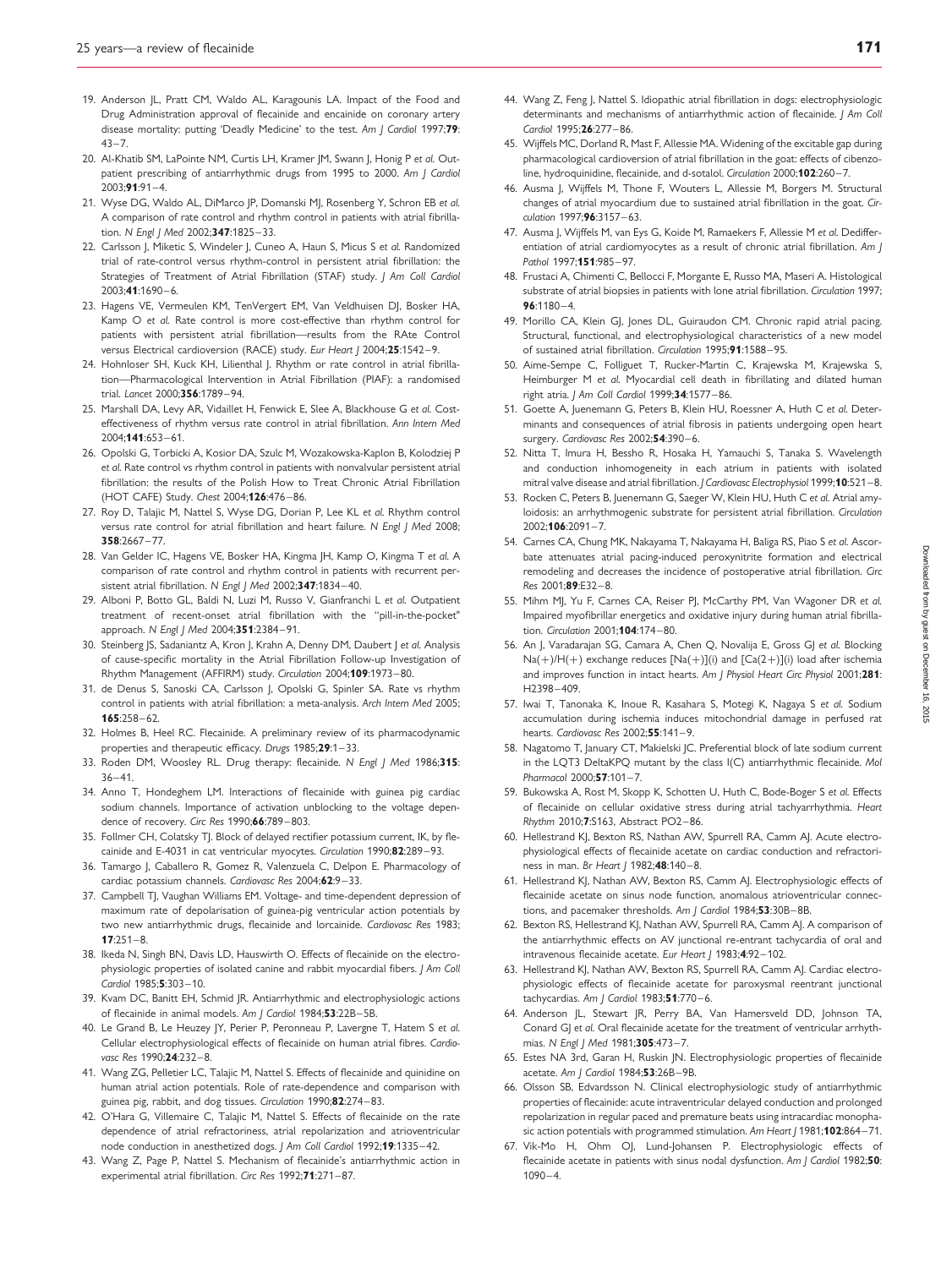- <span id="page-11-0"></span>68. Duff HJ, Roden DM, Maffucci RJ, Vesper BS, Conard GJ, Higgins SB et al. Suppression of resistant ventricular arrhythmias by twice daily dosing with flecai-
- nide. Am J Cardiol 1981;48:1133–40. 69. Hodges M, Haugland JM, Granrud G, Conard GJ, Asinger RW, Mikell FL et al. Suppression of ventricular ectopic depolarizations by flecainide acetate, a new antiarrhythmic agent. Circulation 1982;65:879–85.
- 70. Platia EV, Estes M, Heine DL, Griffith LS, Garan H, Ruskin JN et al. Flecainide: electrophysiologic and antiarrhythmic properties in refractory ventricular tachycardia. Am I Cardiol 1985:55:956-62.
- 71. Nabar A, Rodriguez LM, Timmermans C, Smeets JL, Wellens HJ. Radiofrequency ablation of 'class IC atrial flutter' in patients with resistant atrial fibrillation. Am J Cardiol 1999;83:785–7, A10.
- 72. Crijns HJ, van Gelder IC, Lie KI. Supraventricular tachycardia mimicking ventricular tachycardia during flecainide treatment. Am J Cardiol 1988;62: 1303–6.
- 73. Nabar A, Rodriguez LM, Timmermans C, van den Dool A, Smeets JL, Wellens HJ. Effect of right atrial isthmus ablation on the occurrence of atrial fibrillation: observations in four patient groups having type I atrial flutter with or without associated atrial fibrillation. Circulation 1999;99:1441–5.
- 74. Friedman PL, Stevenson WG. Proarrhythmia. Am J Cardiol 1998;82:50N-8N.
- 75. Naccarelli GV, Wolbrette DL, Luck JC. Proarrhythmia. Med Clin North Am 2001; 85:503–26, xii.
- 76. Falk RH. Proarrhythmia in patients treated for atrial fibrillation or flutter. Ann Intern Med 1992;117:141–50.
- 77. Preliminary report: effect of encainide and flecainide on mortality in a randomized trial of arrhythmia suppression after myocardial infarction. The Cardiac Arrhythmia Suppression Trial (CAST) Investigators. N Engl J Med 1989;321:406-12.
- 78. Baranchuk A, Morillo CA, Thoenes M, Ventura R, Connolly SJ. Current role of medical therapy for prevention or termination of atrial fibrillation. In Natale A, Jalife J (eds). Atrial Fibrillation: From Bench to Bedside. Totowa, NJ, USA: Humana Press; 2008:185–95.
- 79. Greenberg HM, Dwyer EM Jr, Hochman JS, Steinberg JS, Echt DS, Peters RW. Interaction of ischaemia and encainide/flecainide treatment: a proposed mechanism for the increased mortality in CAST I. Br Heart | 1995;74:631-5.
- 80. Hilliard FA, Steele DS, Laver D, Yang Z, Le Marchand SJ, Chopra N et al. Flecainide inhibits arrhythmogenic Ca2+ waves by open state block of ryanodine receptor Ca2+ release channels and reduction of Ca2+ spark mass. J Mol Cell Cardiol 2010;48:293–301.
- 81. Muhiddin KA, Turner P, Blackett A. Effect of flecainide on cardiac output. Clin Pharmacol Ther 1985;37:260-3.
- 82. Anderson JL, Stewart JR, Crevey BJ. A proposal for the clinical use of flecainide. Am | Cardiol 1984;53:112B-9B.
- 83. Franciosa JA, Wilen M, Weeks CE, Tanenbaum R, Kvam DC, Miller AM. Pharmacokinetics and hemodynamic effects of flecainide in patients with chronic low output heart failure. J Am Coll Cardiol 1983;1:699. (Abstract).
- 84. Josephson MA, Kaul S, Hopkins J, Kvam D, Singh BN. Hemodynamic effects of intravenous flecainide relative to the level of ventricular function in patients with coronary artery disease. Am Heart J 1985:109:41-5.
- 85. de Paola AA, Horowitz LN, Morganroth J, Senior S, Spielman SR, Greenspan AM et al. Influence of left ventricular dysfunction on flecainide therapy. J Am Coll Cardiol 1987;9:163-8.
- 86. Serruys PW, Vanhaleweyk G, Van Den Brand M, Verdouw P, Lubsen J, Hugenholtz PG. The haemodynamic effect of intravenous flecainide acetate in patients with coronary artery disease. Br J Clin Pharmacol 1983;16:51-9.
- 87. Cohen AA, Daru V, Covelli G, Gonzalez M, Villamayor R, Tronge JE. Hemodynamic effects of intravenous flecainide in acute noncomplicated myocardial infarction. Am Heart / 1985;110:1193-6.
- 88. Legrand V, Materne P, Vandormael M, Collignon P, Kulbertus HE. Comparative haemodynamic effects of intravenous flecainide in patients with and without heart failure and with and without beta-blocker therapy. Eur Heart J 1985;6: 664–71.
- 89. Nieuwlaat R, Capucci A, Camm AJ, Olsson SB, Andresen D, Davies DW et al. Atrial fibrillation management: a prospective survey in ESC member countries: the Euro Heart Survey on Atrial Fibrillation. Eur Heart J 2005;26: 2422–34.
- 90. Flecainide Acetate Summary of Product Characteristics. Bishop's Stortford: Meda Pharmaceuticals Ltd 2007.
- 91. Nikolaidou T, Channer KS. Chronic atrial fibrillation: a systematic review of medical heart rate control management. Postgrad Med J 2009;85:303–12.
- 92. McNamara RL, Bass EB, Miller MR, Segal JB, Goodman SN, Kim NL et al. Management of new onset atrial fibrillation. Evid Rep Technol Assess (Summ) 2000:1-7.
- 93. Martinez-Marcos FJ, Garcia-Garmendia JL, Ortega-Carpio A, Fernandez-Gomez JM, Santos JM, Camacho C. Comparison of intravenous flecainide, propafenone, and amiodarone for conversion of acute atrial fibrillation to sinus rhythm. Am J Cardiol 2000;86:950–3.
- 94. Crijns HJ, van Wijk LM, van Gilst WH, Kingma JH, van Gelder IC, Lie KI. Acute conversion of atrial fibrillation to sinus rhythm: clinical efficacy of flecainide acetate. Comparison of two regimens. Eur Heart J 1988;9:634-8.
- 95. Crijns HJ, den Heijer P, van Wijk LM, Lie KI. Successful use of flecainide in atrial fibrillation with rapid ventricular rate in the Wolff–Parkinson–White syndrome. Am Heart J 1988;115:1317-21.
- 96. Boriani G, Biffi M, Capucci A, Botto G, Broffoni T, Ongari M et al. Conversion of recent-onset atrial fibrillation to sinus rhythm: effects of different drug protocols. Pacing Clin Electrophysiol 1998;21:2470–4.
- 97. Capucci A, Lenzi T, Boriani G, Trisolino G, Binetti N, Cavazza M et al. Effectiveness of loading oral flecainide for converting recent-onset atrial fibrillation to sinus rhythm in patients without organic heart disease or with only systemic hypertension. Am J Cardiol 1992;70:69-72.
- 98. Donovan KD, Power BM, Hockings BE, Dobb GJ, Lee KY. Intravenous flecainide versus amiodarone for recent-onset atrial fibrillation. Am | Cardiol 1995;75: 693–7.
- 99. Capucci A, Boriani G, Botto GL, Lenzi T, Rubino L, Falcone C, et al. Conversion of recent-onset atrial fibrillation by a single oral loading dose of propafenone or flecainide. Am I Cardiol 1994;74:503-5.
- 100. Boriani G, Biffi M, Capucci A, Botto GL, Broffoni T, Rubino I et al. Oral propafenone to convert recent-onset atrial fibrillation in patients with and without underlying heart disease. A randomized, controlled trial. Ann Intern Med 1997;  $126:621 - 5$ .
- 101. Guedon-Moreau L, Capucci A, Denjoy I, Morgan CC, Perier A, Leplege A et al. Impact of the control of symptomatic paroxysmal atrial fibrillation on health-related quality of life. Europace 2010;12:634–42.
- 102. Anderson JL, Gilbert EM, Alpert BL, Henthorn RW, Waldo AL, Bhandari AK et al. Prevention of symptomatic recurrences of paroxysmal atrial fibrillation in patients initially tolerating antiarrhythmic therapy. A multicenter, double-blind, crossover study of flecainide and placebo with transtelephonic monitoring. Flecainide Supraventricular Tachycardia Study Group. Circulation 1989;80:1557-70.
- 103. Anderson JL, Platt ML, Guarnieri T, Fox TL, Maser MJ, Pritchett EL. Flecainide acetate for paroxysmal supraventricular tachyarrhythmias. The Flecainide Supraventricular Tachycardia Study Group. Am J Cardiol 1994;74: 578–84.
- 104. Clementy J, Dulhoste MN, Laiter C, Denjoy I, Dos Santos P. Flecainide acetate in the prevention of paroxysmal atrial fibrillation: a nine-month follow-up of more than 500 patients. Am J Cardiol 1992; 70:44A-9A.
- 105. Hohnloser SH, Zabel M. Short- and long-term efficacy and safety of flecainide acetate for supraventricular arrhythmias. Am J Cardiol 1992;70:3A-9A; discussion A-10A.
- 106. Mary-Rabine L, Telerman M. Long term evaluation of flecainide acetate in supraventricular tachyarrhythmias. Acta Cardiol 1988;43:37–48.
- 107. Pietersen AH, Hellemann H. Usefulness of flecainide for prevention of paroxysmal atrial fibrillation and flutter. Danish-Norwegian Flecainide Multicenter Study Group. Am J Cardiol 1991;67:713–7.
- 108. Levy S, Breithardt G, Campbell RW, Camm AJ, Daubert JC, Allessie M et al. Atrial fibrillation: current knowledge and recommendations for management. Working Group on Arrhythmias of the European Society of Cardiology. Eur Heart 1 1998:19:1294-320.
- 109. Munschauer FE 3rd, Sohocki D, Smith Carrow S, Priore RL. A community education program on atrial fibrillation: implications of pulse self-examination on awareness and behavior. J Stroke Cerebrovasc Dis 2004;13:208–13.
- 110. McNamara RL, Tamariz LJ, Segal JB, Bass EB. Management of atrial fibrillation: review of the evidence for the role of pharmacologic therapy, electrical cardioversion, and echocardiography. Ann Intern Med 2003;139:1018–33.
- 111. Wehling M. Meta-analysis of flecainide safety in patients with supraventricular arrhythmias. Arzneimittelforschung 2002;52:507-14.
- 112. Pritchett EL, Wilkinson WE. Mortality in patients treated with flecainide and encainide for supraventricular arrhythmias. Am J Cardiol 1991;67:976-80.
- 113. Andersen SS, Hansen ML, Gislason GH, Schramm TK, Folke F, Fosbol E et al. Antiarrhythmic therapy and risk of death in patients with atrial fibrillation: a nationwide study. Europace 2009;11:886–91.
- 114. Aliot E, De Roy L, Capucci A, Hernandez J, Denjoy I, Lupoglazoff JM et al. Safety of a controlled-release flecainide acetate formulation in the prevention of paroxysmal atrial fibrillation in outpatients. Ann Cardiol Angeiol (Paris) 2003;52: 34–40.
- 115. Climent VE, Marin F, Mainar L, Gomez-Aldaravi R, Martinez IG, Chorro FL et al. Effects of pretreatment with intravenous flecainide on efficacy of external cardioversion of persistent atrial fibrillation. Pacing Clin Electrophysiol 2004;27: 368–72.
- 116. Boriani G, Biffi M, Capucci A, Bronzetti G, Ayers GM, Zannoli R et al. Favorable effects of flecainide in transvenous internal cardioversion of atrial fibrillation. J Am Coll Cardiol 1999;33:333–41.